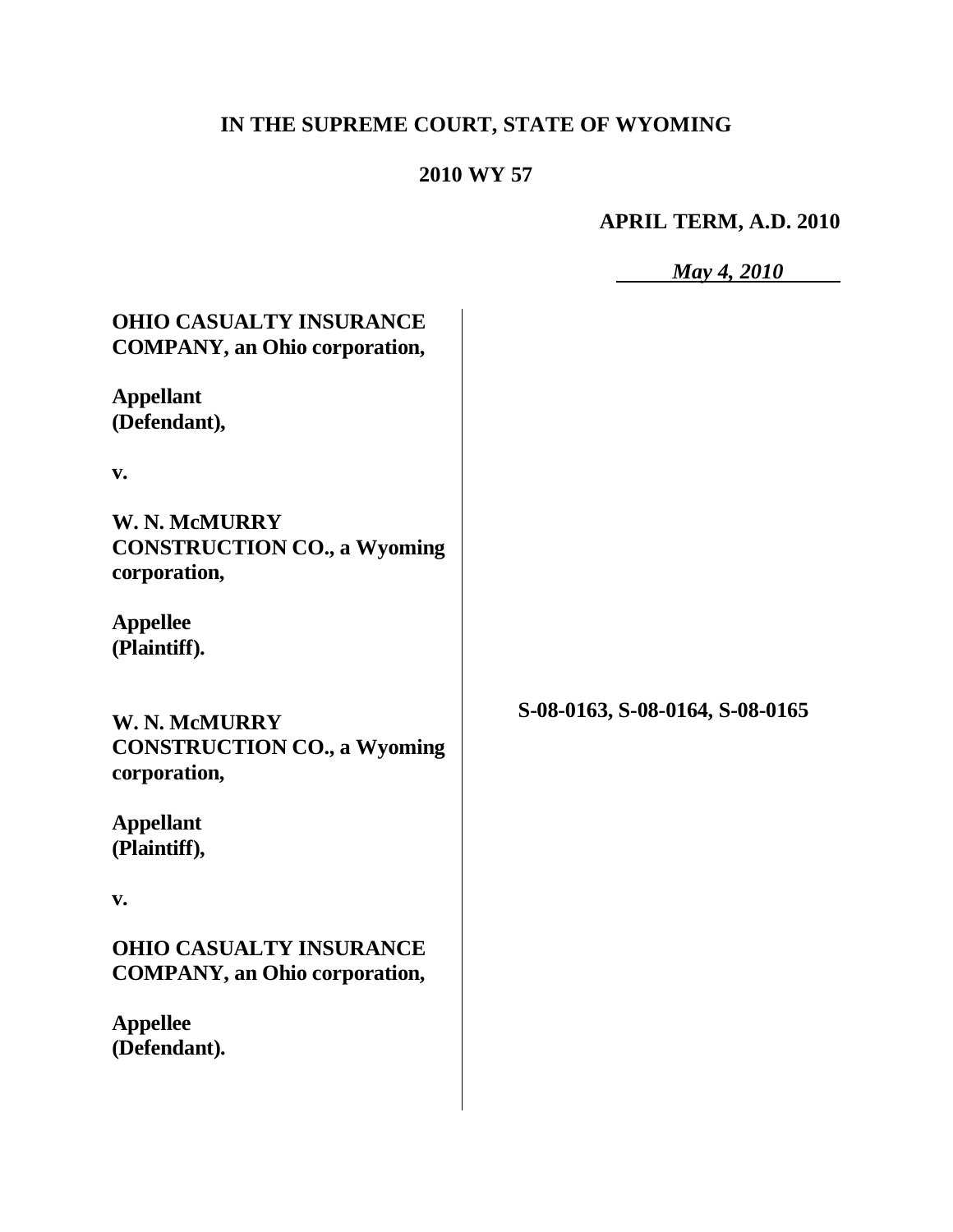# **W. N. McMURRY CONSTRUCTION CO., a Wyoming corporation,**

**Appellant (Plaintiff),**

**v.**

**BW INSURANCE AGENCY, INC., and OHIO CASUALTY INSURANCE COMPANY, an Ohio corporation,**

**Appellees (Defendants).**

#### *Appeal from the District Court of Natrona County The Honorable John C. Brooks, Judge*

#### *Representing Ohio Casualty Insurance Company:*

Patrick J. Murphy and Scott P. Klosterman of Williams, Porter, Day & Neville, P.C., Casper, Wyoming. Argument by Mr. Murphy.

#### *Representing W.N. McMurry Construction Co.:*

W.W. Reeves and Anna Reeves Olson of Park Street Law Office, Casper, Wyoming. Argument by Mr. Reeves.

#### *Representing BW Insurance:*

Billie L.M. Addleman and Richard A. Mincer of Hirst Applegate PC, Cheyenne, Wyoming. Argument by Mr. Mincer.

#### *Before VOIGT, C.J., and GOLDEN, HILL, KITE, BURKE, JJ.*

**NOTICE: This opinion is subject to formal revision before publication in Pacific Reporter Third. Readers are requested to notify the Clerk of the Supreme Court, Supreme Court Building, Cheyenne, Wyoming 82002, of any typographical or other formal errors so that correction may be made before final publication in the permanent volume.**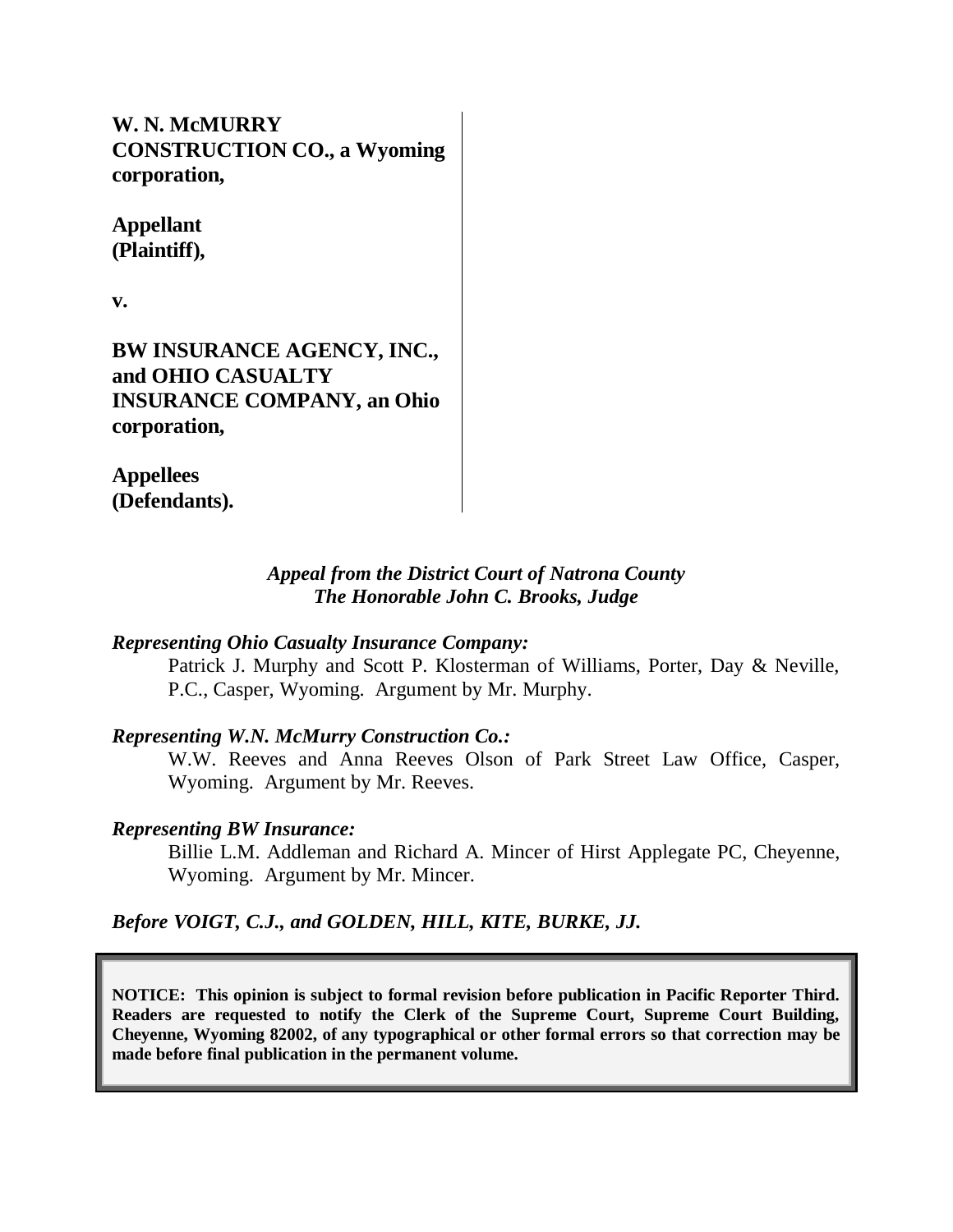# **GOLDEN**, Justice.

[¶1] These three consolidated appeals arise out of W.N. McMurry Construction's (McMurry Construction) legal action to recover for two separate incidents involving two separate insurance policies. Both policies were issued to it by Ohio Casualty Insurance Company (Ohio Casualty). BW Insurance Agency (BW Insurance), an independent insurance agency, was the procuring agent for both policies.

[¶2] The first subject insurance policy is a "Builder's Risk" policy. McMurry Construction suffered a covered loss during the construction of a commercial building. McMurry Construction filed its claim with Ohio Casualty, only to discover its policy limits were precipitously lower than it had assumed had been procured. The underlying legal action proceeded to a bench trial on McMurry Construction's claim seeking reformation of the contract of insurance to reflect increased policy limits. The district court agreed with McMurry Construction and ordered the requested reformation of the builder's risk policy.

[¶3] In appeal number S-08-0163, Ohio Casualty appeals the district court's decision requiring reformation. We reverse this decision. In appeal number S-08-0164, McMurry Construction appeals the trial court's calculation of interest in its award under the builder's risk policy action. Because McMurry Construction is no longer the prevailing party in that underlying litigation, and therefore no longer entitled to damages, appeal number S-08-0164 is dismissed as moot.

[¶4] The second policy at issue is a "Business Auto" policy. A McMurry Construction employee was involved in a motor vehicle accident. Ohio Casualty denied the resulting claim under the business auto policy, stating the particular employee involved in the accident was expressly excluded from coverage. Although a written exclusion existed, McMurry Construction claimed BW Insurance, while acting as the agent for Ohio Casualty, explicitly stated the employee was a covered driver, thus binding Ohio Casualty to coverage.

[¶5] McMurry Construction brought certain tort and contract actions against BW Insurance. BW Insurance moved for summary judgment on these causes of action, which the district court granted on the grounds that they were barred by McMurry Construction's failure to read the policy.

[¶6] McMurry Construction also sought reformation of the business auto policy as against Ohio Casualty. After a bench trial, the district court found BW Insurance did represent to McMurry Construction that the driver at issue was covered under the business risk policy. The district court also, however, found that BW Insurance was not acting as Ohio Casualty's agent when it made this representation. The district court consequently declined to order reformation of the business auto policy.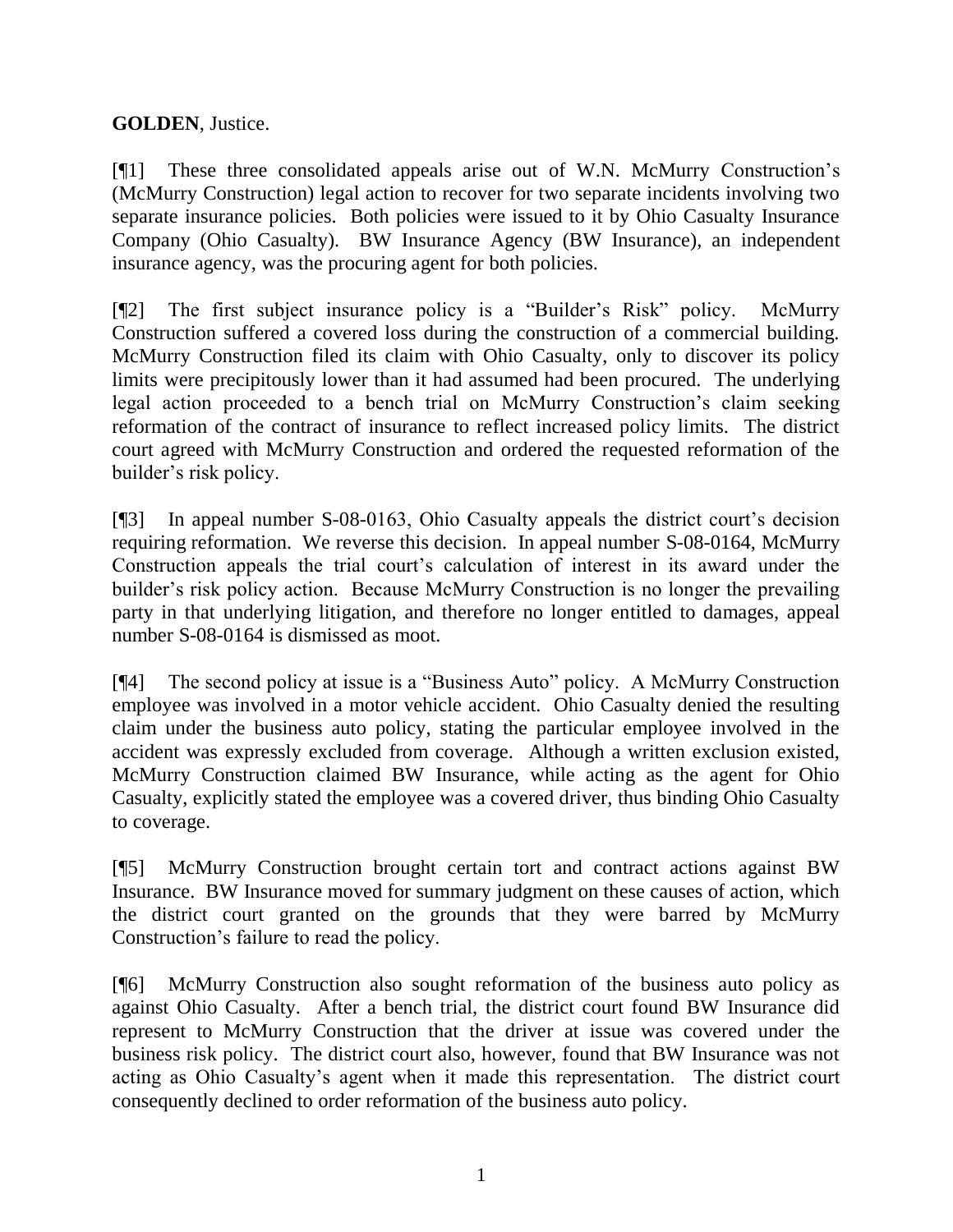[¶7] In appeal number S-08-0165, McMurry Construction appeals the district court's decision to not require reformation of the business auto policy. It also appeals the summary judgment granted to BW Insurance on contract and tort actions McMurry Construction had filed against BW Insurance in regard to BW Insurance's procurement of the policy. We affirm these decisions.

#### *APPEAL NUMBER S-08-0163*

#### **ISSUES**

[¶8] Ohio Casualty presents the following issues:

A. Did the district court err in reforming this builder's risk policy to have \$5.5M policy limits?

1. Did the district court err when it never analyzed the first element of reformation established in *McMurry Const. v. Community First Ins*., 2007 WY 96, 160 P.3d 71 (Wyo. 2007)?

2. Did the district court err when it confused BW and Ohio Casualty's mistake and miscommunication in *reaching*  their antecedent agreement with the doctrine of mutual mistake?

3. Did the parties err in *reaching* their antecedent agreement or in *drafting* the written instrument?

4. Did the district court err when it found there was an antecedent agreement that the buildings be insured "for full value?"

5. Did the district court err when it ruled that the broker was acting on behalf of the insurer, not the insured, when the miscommunication and mistakes occurred?

6. Did the district court err when it found that the insurer called the broker into action and was controlling the broker's function when the miscommunication occurred?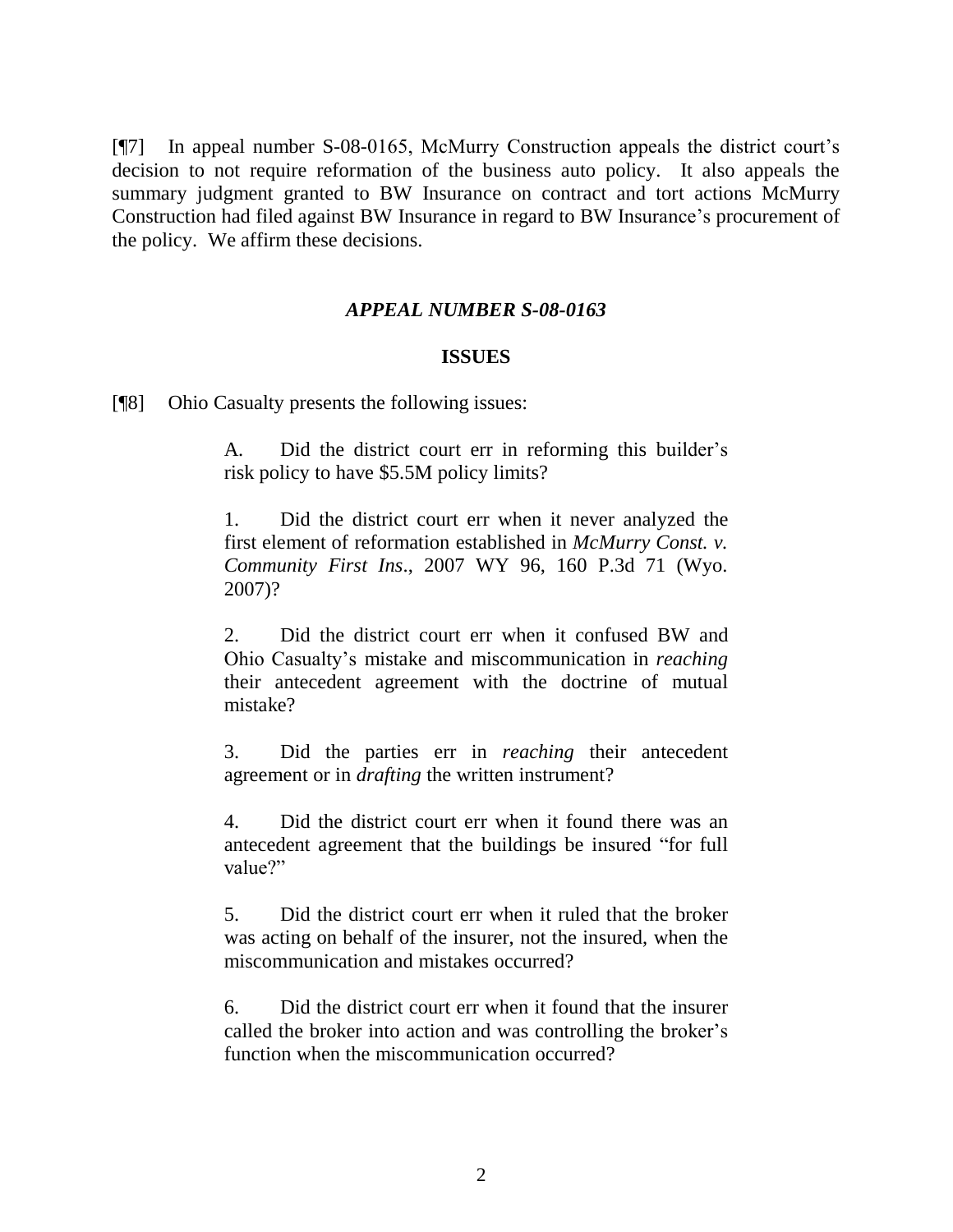[¶9] McMurry Construction reframes the issues thusly:

I. Whether the district court's finding that the parties reached an antecedent agreement is correct.

II. Whether Ohio Casualty is bound by the acts of its agent undertaken within the scope of its agency.

[¶10] Ohio Casualty filed a reply brief:

I. New issues and new arguments raised by McMurry in its brief which are addressed in this reply brief

A. Did BW make an antecedent agreement with McMurry, binding on Ohio Casualty, to insure these two buildings for \$5.5M or for full value?

B. Was BW acting as McMurry's agent, or as Ohio Casualty's agent, when it made the alleged antecedent agreement?

C. Even if BW made an antecedent agreement for \$5.5M, and even if this Court finds that BW was acting as Ohio Casualty's agent when it made that agreement, did BW act beyond its \$1M binding authority when it made this alleged antecedent agreement for \$5.5M?

#### **FACTS**

[¶11] This is the second appearance of this dispute before this Court. In the earlier appeal, we summarized the context of the dispute:

> Early in 2005, McMurry Construction obtained a contract from the State of Wyoming to construct two steel buildings at the State Fairgrounds in Douglas. McMurry Construction's bid was \$5,521,299.00 – \$,368,761.00 for a livestock pavilion and \$2,298,759.00 for a multi-purpose show center. The contract required McMurry Construction to obtain builder's risk insurance covering 100% of the contract amount. Anticipating this requirement, McMurry Construction had turned to BW Insurance, the agency it typically used, to procure premium estimates for the builder's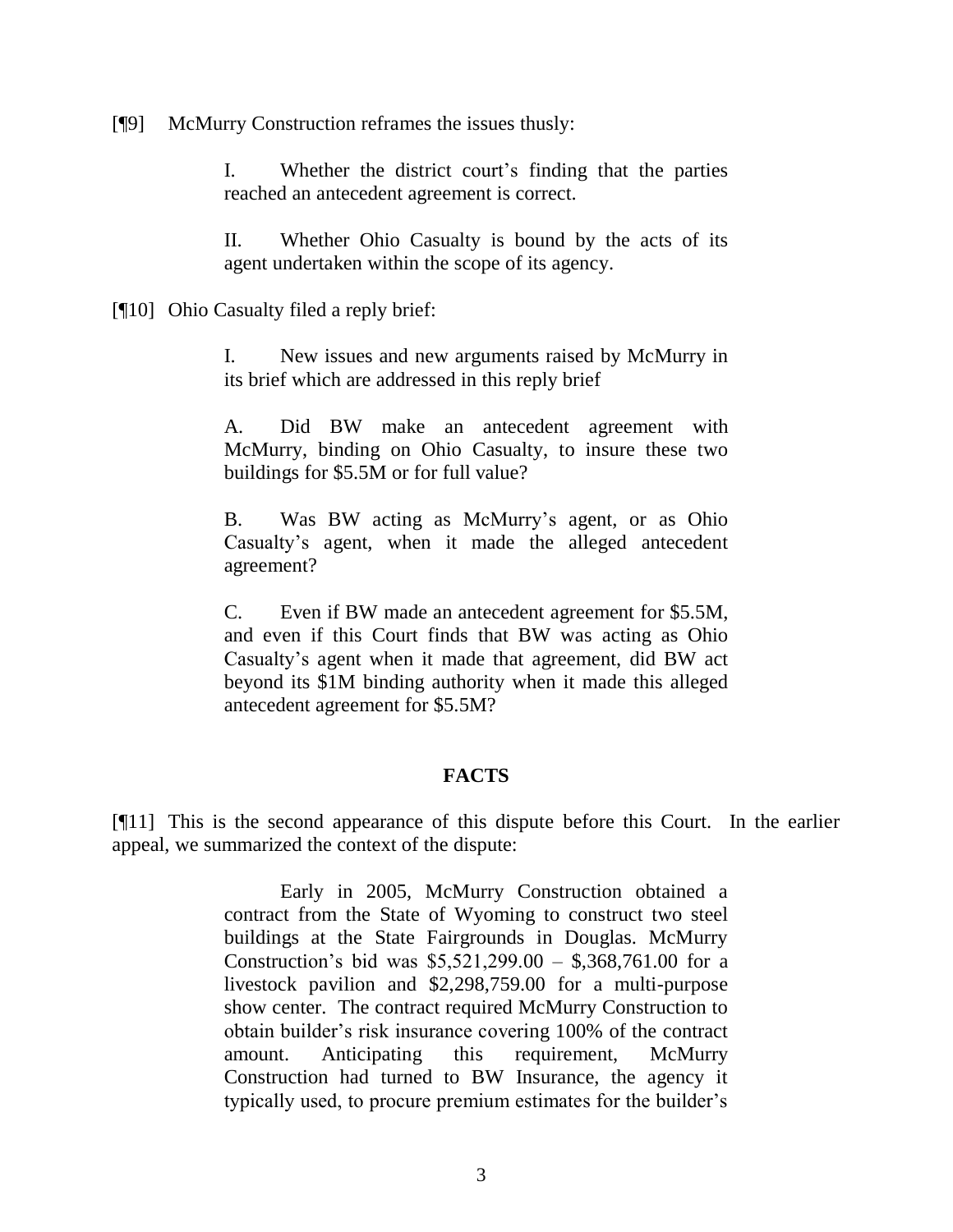risk and other insurance and bonding requirements of the project. BW Insurance's employees estimated a premium of \$8,415.00 for the builder's risk insurance on the originally estimated contract price of \$4,500,000.00. McMurry Construction used that premium estimate in calculating its bid.

Upon learning that McMurry Construction would be awarded the contract, BW Insurance sent an insurance application to Ohio Casualty, seeking "blanket" builder's risk coverage for the two buildings because both buildings were to be insured under the same contract number. The contract amount was stated in the application to be \$5,524,000.00. Because Ohio Casualty does not issue "blanket" builder's risk policies – meaning one limit covering multiple buildings – Ohio Casualty asked BW Insurance to break out the values of the two buildings. In turn, BW Insurance contacted McMurry Construction to obtain those figures. Misunderstanding what information was being sought, a McMurry Construction employee mistakenly gave BW Insurance the invoice amounts for the steel packages – \$603,003.00 for the livestock pavilion, and \$365,147.00 for the multi-purpose show center. Those figures were then relayed from BW Insurance to Ohio Casualty, where they were inserted as the operative coverage amounts in the builder's risk policy. The premium charged to McMurry Construction was, as a result, reduced from the estimate of \$8,415.00 to \$3,659.00.

BW Insurance mailed a certificate of insurance to McMurry Construction on March 2, 2005, showing the amount of builder's risk coverage to be \$968,150.00. The policy was mailed to McMurry Construction a few days later, once again containing the builder's risk coverages of \$603,003.00 and \$365,147.00 for the two buildings. On March 15, 2005, BW Insurance faxed another copy of the certificate of insurance to McMurry Construction at the latter's request, and on March 18, 2005, again at McMurry Construction's request, BW Insurance faxed to it a copy of the policy's declarations page. The declarations page, as the certificate of insurance, showed the builder's risk coverage to be \$968,150.00. McMurry Construction does not contest the fact that nobody in its offices read the certificate, the declarations page, or the policy upon their receipt.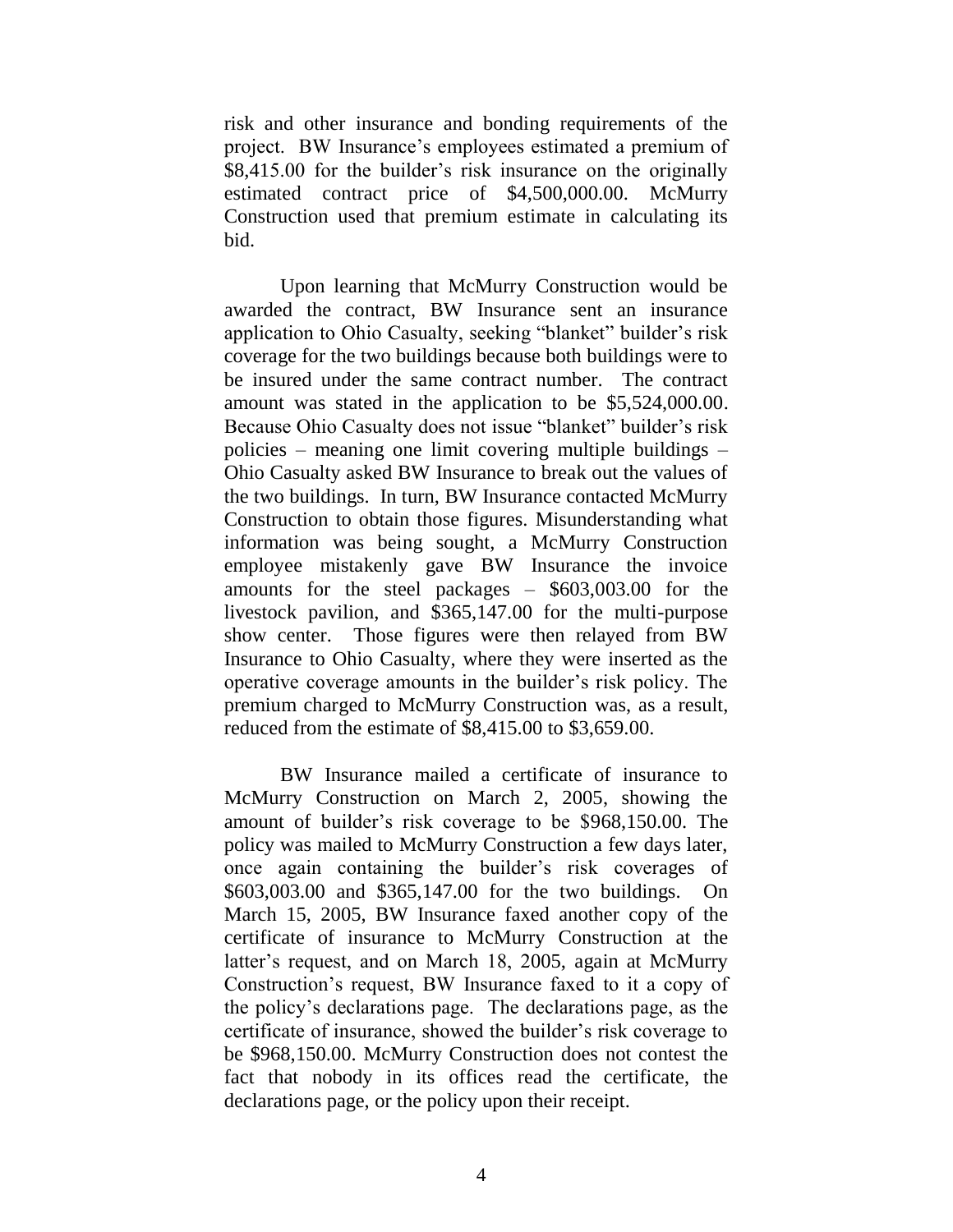This case was engendered when the livestock pavilion collapsed as it neared completion on June 11, 2005, due to improper bracing by a subcontractor. The cost to return the building to its condition before it collapsed was \$951,715.00.

*W.N. McMurry Constr. Co. v. Cmty. First Ins., Inc.,* 2007 WY 96, ¶¶ 3-6, 160 P.3d 71, 73-74 (Wyo. 2007) (*McMurry Construction I*) (footnotes omitted). Unfortunately, the policy limit for the livestock pavilion, being only \$603,003.00, was low enough to invoke the policy's underinsured coinsurance penalty. Ohio Casualty calculated the total policy benefit to be \$176,543.19. *Id*., ¶ 7, 160 P.3d at 74.

[¶12] In *McMurry Construction I*, this Court upheld the district court's grant of summary judgment to BW Insurance and Ohio Casualty on tort and contract causes of action contained in McMurry Construction's complaint because those causes of action were barred by McMurry Construction's failure to read the insurance policy documents. *Id.*, **[37, 160 P.3d at 83.** We also, however, held that McMurry Construction's failure to read the policy documents did not preclude an action for equitable reformation of the insurance policy and remanded the case for consistent proceedings. *Id.*

[¶13] Upon remand, following a bench trial, the district court made the following findings of fact:

> 1. That the Plaintiff, W.N. McMurry Construction Company (McMurry) is a Wyoming corporation with its principal office in Casper, Wyoming. McMurry Construction was formed and incorporated in late 2002. W.N. McMurry and Rich Fairservis are the primary shareholders of McMurry Construction. Mr. Fairservis runs the business. Richard Nelson has been employed at McMurry Construction since June of 2003.

> 2. That the Defendant, Ohio Casualty Insurance Company (Ohio) is an Ohio corporation doing business in Wyoming. Ohio is an insurer which has its home office in Ohio, but which is authorized to sell insurance policies in many states, including Wyoming. Ohio has an agency agreement with BW Insurance Agency. Ohio has a regional underwriting office in Denver, Colorado. Mike McKenna was, and is, the Regional Underwriting Manager for Ohio in its Denver, Colorado, office. Kim Rons is one of eight senior underwriters in the Denver, Colorado, office. Since 2002,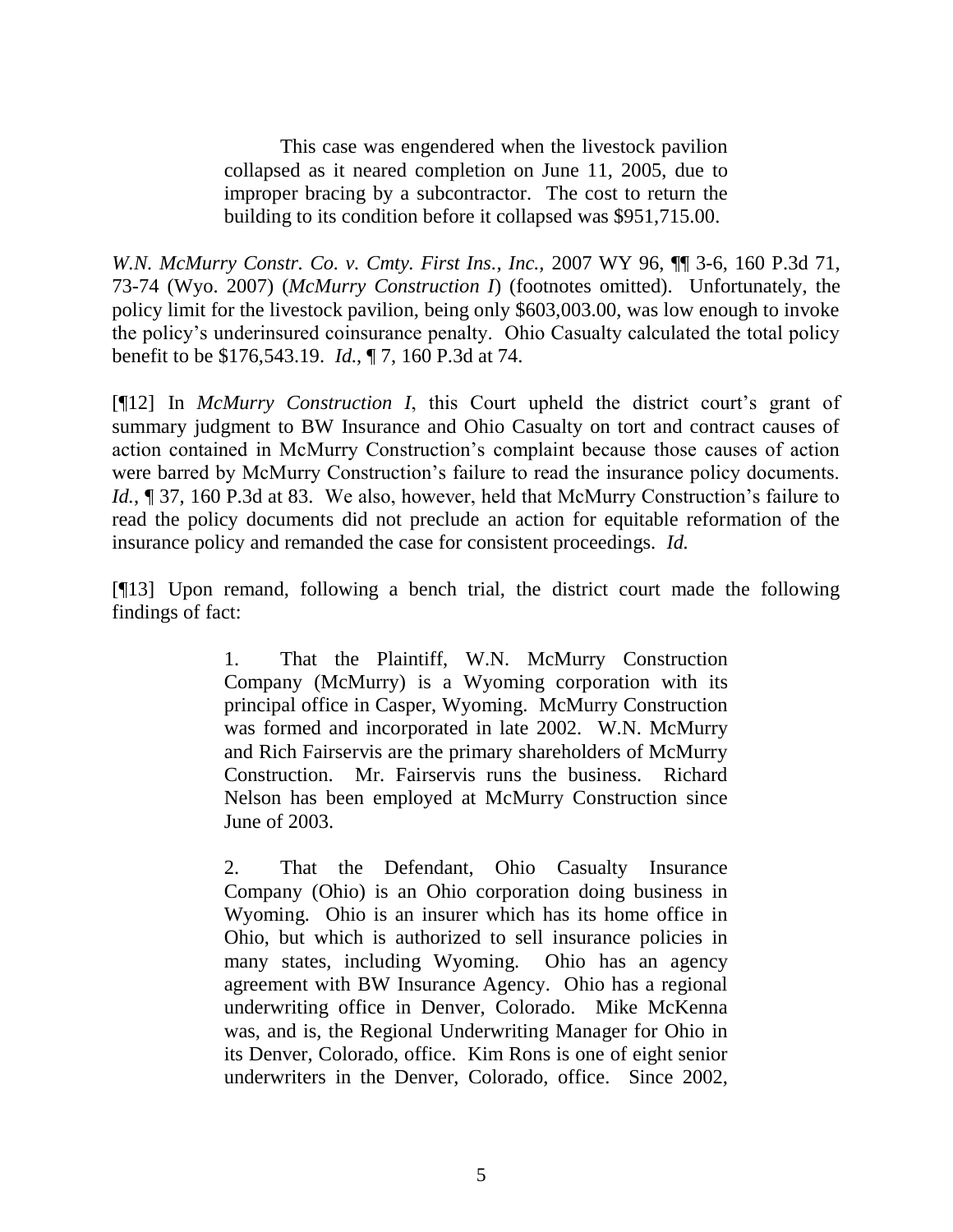Ms. Rons has reported to and been supervised by Mr. McKenna.

3. B.W. Insurance Agency, Inc., (BW) is a successor of Community First Insurance, Inc., and is an insurance agency with an office in Casper, Wyoming. Richard Garrod has managed the Casper BW office since 2002. Leo Ashba and Judy Goodwin were sales agents with BW and its predecessor companies. Mr. Ashba retired from BW in July 2005 and Ms. Goodwin is still employed at BW. Ms. Goodwin began her career with BW's predecessor company in 1988, and she has always worked the commercial insurance side of the business. Mr. Ashba began working for BW's predecessor company in 1983, and while he sometimes sold his insured clients their various commercial insurance policies, he primarily worked the bond side of the business. Mr. Ashba was assisted for over 20 years by Debbie Stoddard.

4. Community First was purchased by Bank of the West in 2004. It has operated as BW ever since.

5. As an agent, BW would shop from among multiple insurance companies to seek and procure the best insurance coverage for its insured clients, such as McMurry, for the lowest premium.

6. Some of the insurers BW used for general liability, property, and business auto policies and coverage from 2002 through 2005 are AIG, SAFECO, The Hartford, Ohio, Colorado Casualty, and St. Paul-Traveler's.

7. BW sought builder's risk quotes from AIG, SAFECO, The Hartford, Colorado Casualty, Zurich North America, and Ohio.

8. BW is paid a commission by insurers when it places its insured clients' coverages with those insurers. Typically, no additional payment or consideration is received from the insured client.

9. Community First Insurance signed an agency agreement with Ohio on September 1, 2003, which was adopted by BW.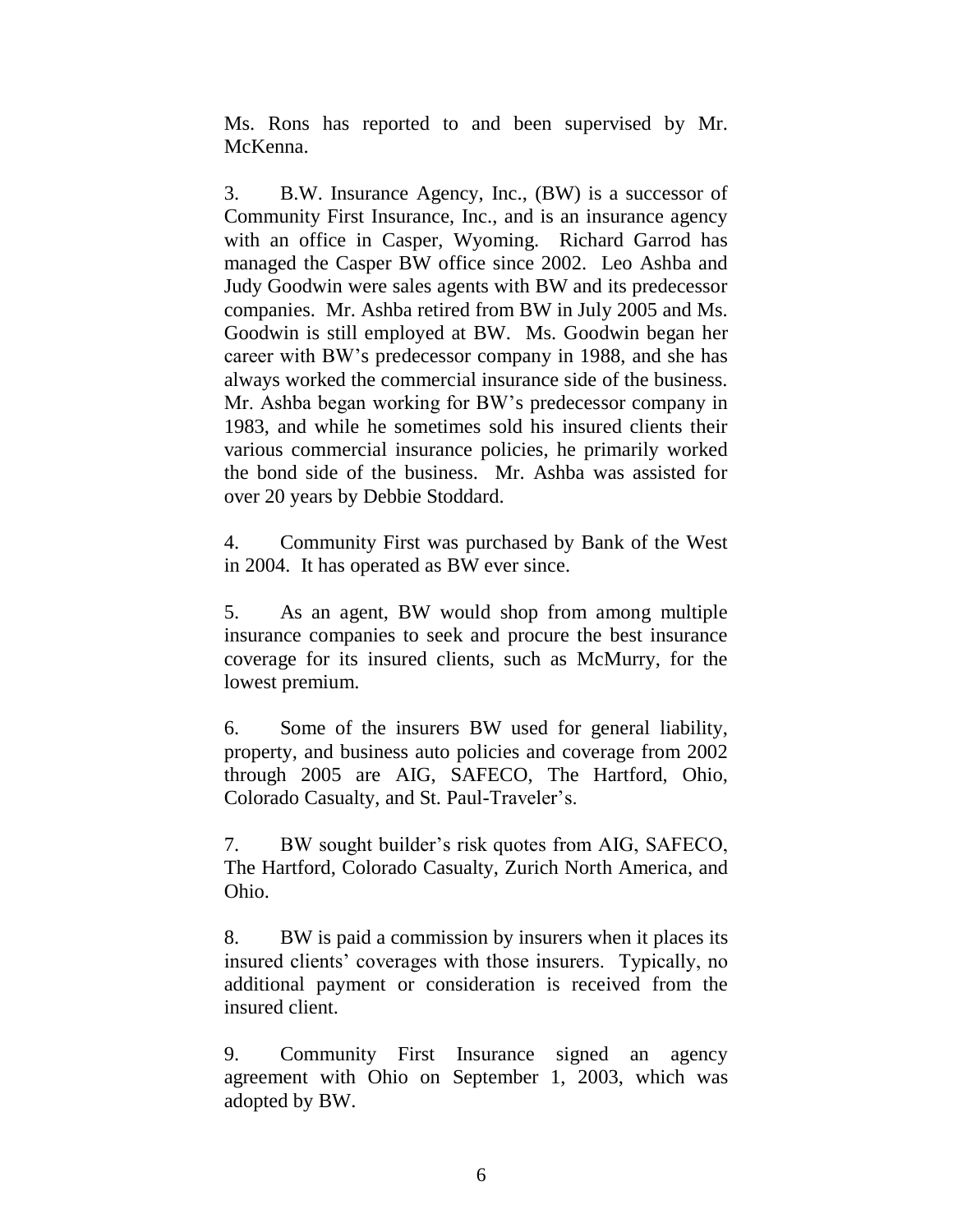10. BW had Ohio's authority and permission to bind or commit Ohio to providing builder's risk coverage of up to \$1,000,000 without Ohio's underwriters' knowledge or approval.

\* \* \* \*

34. Upon learning that McMurry intended to bid on the Fairground Project, in accordance with the usual service it provided, BW independently obtained from the bid center in Casper, Wyoming, where contract documents were on file, the documents from which BW could determine the insurance and bond requirements for bidders on the project and for successful bidder.

35. From the contract documents it obtained, BW recorded the bond and insurance requirements on a work paper referred to as the "Pink Sheet." Those requirements included a bid bond and a payment and performance bond in the amount of 100% of the contract amount, owner's protective liability insurance (OCP), and builder risk insurance in the amount of 100% of the contract sum.

36. Debbie Stoddard was Leo Ashba's long-time bond assistant. She was a bond specialist. Infrequently, Ms. Stoddard would be involved with clients' commercial insurance products or policies. Judy Goodwin worked primarily with clients' commercial insurance policies and needs and rarely with bonds.

37. Debbie Stoddard knew McMurry would be submitting its bid on the Fairground Project to the State of Wyoming on or about January 6, 2005. Ms. Stoddard knew that McMurry Construction needed to purchase OCP and builder's risk coverage and that McMurry needed estimated premiums for the proposed insurance policies to add into its bid.

38. Debbie Stoddard asked BW's Judy Goodwin to obtain and provide Ms. Stoddard with quotes or estimates for the OCP and builders risk policies. Judy Goodwin then provided Ms. Stoddard with a \$3,330 quote for OCP coverage and an estimate of \$.187/per hundred for the builder's risk coverage.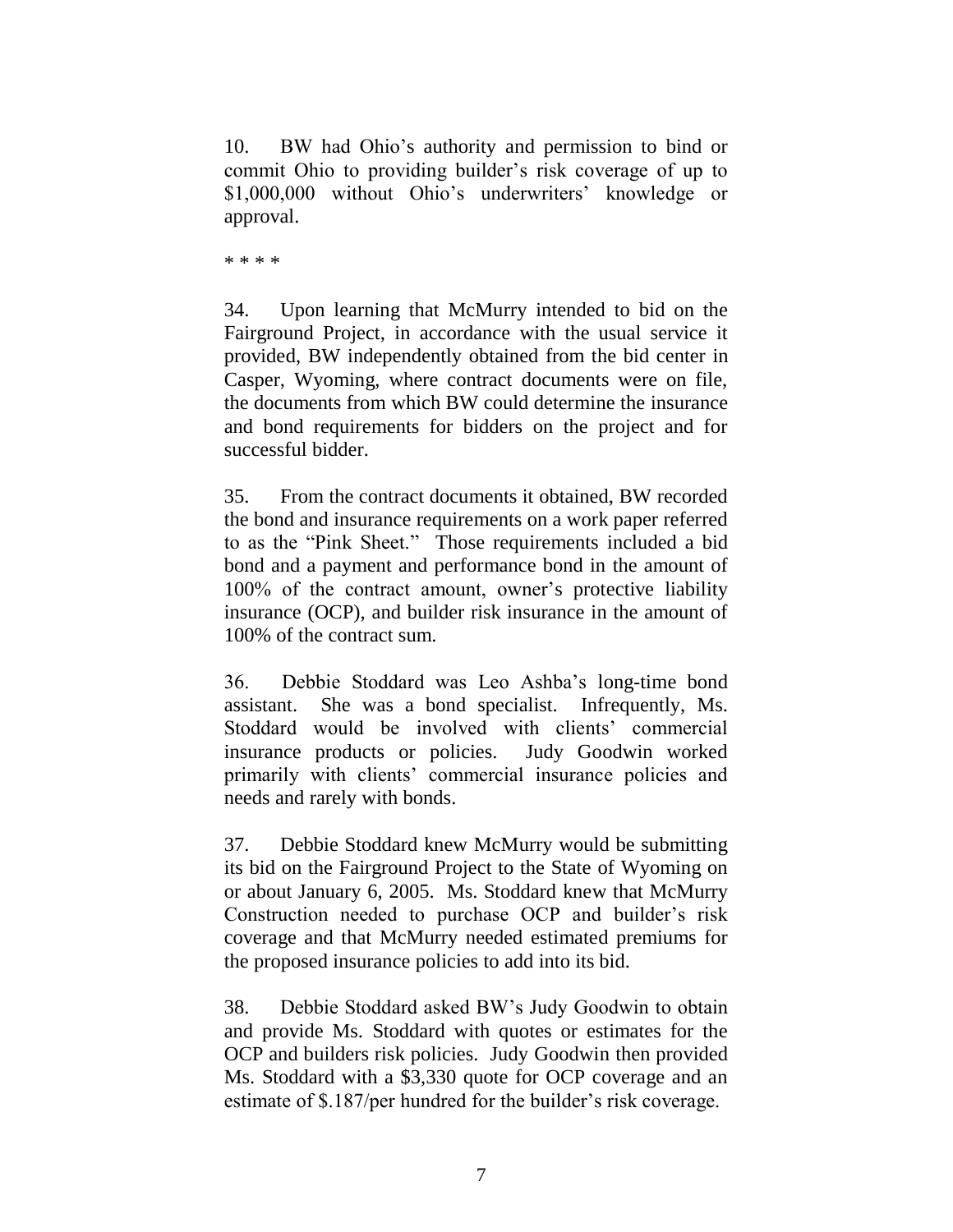39. Judy Goodwin obtained her \$3,330 OCP estimated premium number from Ohio through rates provided by Ohio, but she likely obtained her \$.187/per hundred builder's risk rate from Zurich.

40. Upon being notified that the project would be awarded to McMurry, BW proceeded to obtain a payment and performance bond, OCP insurance, and builder's risk insurance in accordance with the requirement of the contract documents it had obtained from the bid center.

41. BW employee Debbie Stoddard signed the payment and performance bond on behalf of the surety, Hartford Casualty Insurance Company, on February 24, 2005.

42. BW employee Judy Goodwin prepared an application to Ohio for the OCP and builder's risk policy for a contract of \$5,524,000. This application was faxed to Ohio on or about February 1, 2005.

43. That at all times relevant, there was in place an agency agreement between Ohio and BW. Material provisions of the agreement include:

(a) "Agent is authorized under this agreement to write for the following divisions: personal lines, commercial lines, specialty lines."

(b) "The agent is authorized by the company to solicit and accept proposals for insurance covering such classes of risk as the company are licensed to write and which the company has authorized the agent to write subject to any restrictions imposed by law or by this agreement on the agent."

(c) "The company shall have the authority to expand or restrict the agent's authority effect upon written notice to the agent."

44. Ohio's authority was not limited in the agreement or by any subsequent writing delivered to the agent.

45. On or about February 22, 2005, Kim Rons, on behalf of Ohio, for the first time examined the application for builder's risk and OCP insurance. She wanted to know the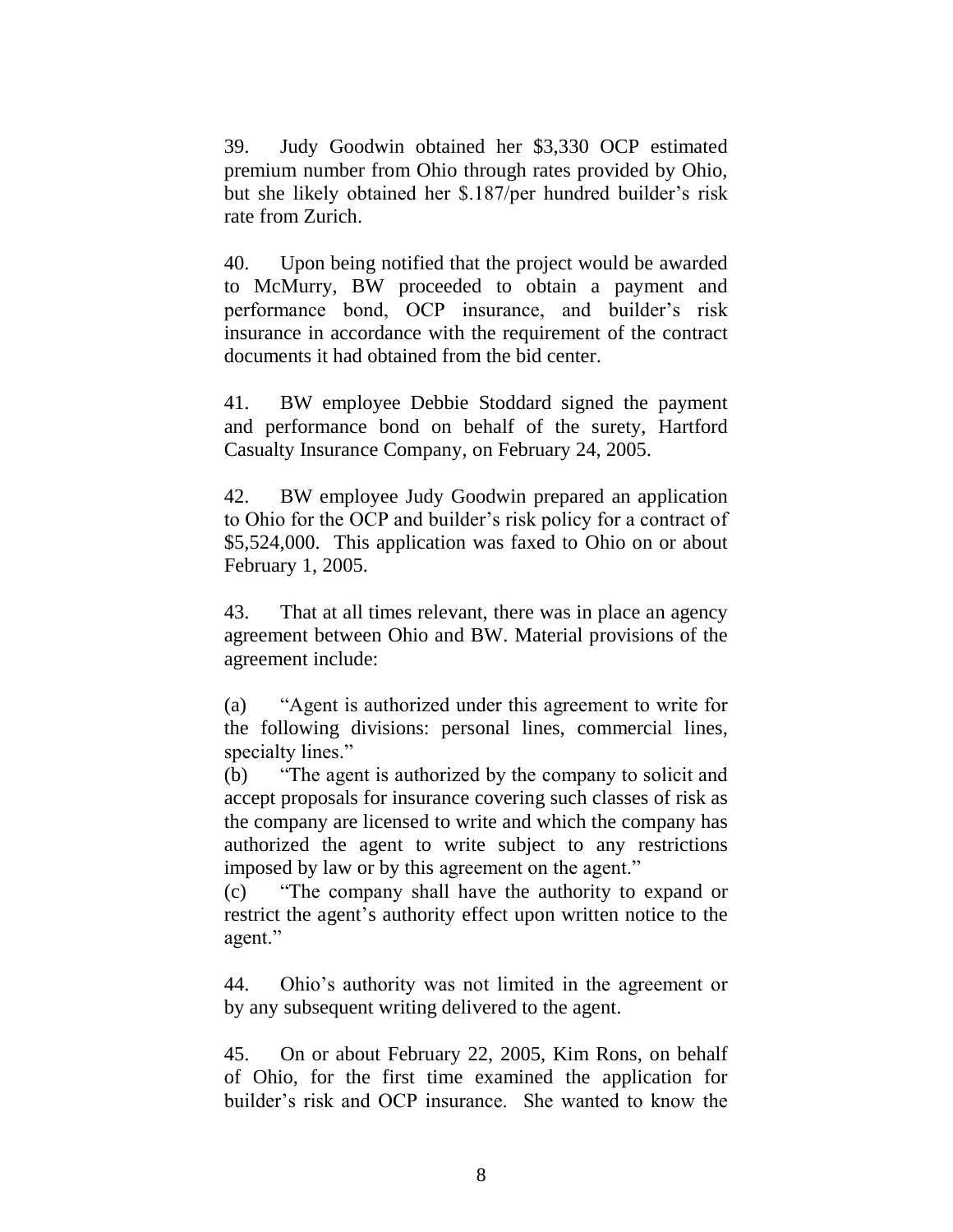value of each of the two buildings so separate coverage limits could be stated for each. She called Judy Goodwin of BW and requested that information.

46. Judy Goodwin asked Debbie Stoddard to call McMurry for the information. Stoddard then spoke to Jeremiah Robert, an estimator at McMurry, and asked for a "break-down of building costs."

47. Whatever words were used, McMurry understood the request to be for the costs of the steel for the two buildings. Stoddard reported to Goodwin, who reported to Rons, that the break-down of building costs for Livestock Pavilion were \$603,003 and \$365,147 for the Multi-Purpose building. Those numbers represent the cost of the steel packages for the respective buildings.

48. The February 1, 2005, application, through Ohio, requested a blanket builder's risk coverage for approximately \$5.5 million.

49. That as a result of miscommunications in the phone calls between Rons, Goodwin, Stoddard, and Robert, Rons wrote the policy limits for the two buildings as \$603,003 for the Livestock Pavilion and \$365,247 for the Multi-Purpose Show Center. That the above figures represented only the costs of steel in the respective buildings and not the replacement costs for such buildings. As such, both buildings were grossly underinsured.

50. That Ohio relied upon BW to do most of the underwriting work for the risk on the buildings.

51. That the builder's risk policy written by Ohio was based upon a \$.378/hundred on policy limits of \$603,003 for the Livestock Pavilion and \$365,247 on the Multi-Purpose Show Center. Ohio charged a total builder's risk premium of \$3,659. The premium for a builder's risk policy of \$5.5 million would have been \$20,790.

[No. 52 was omitted in district court's decision.]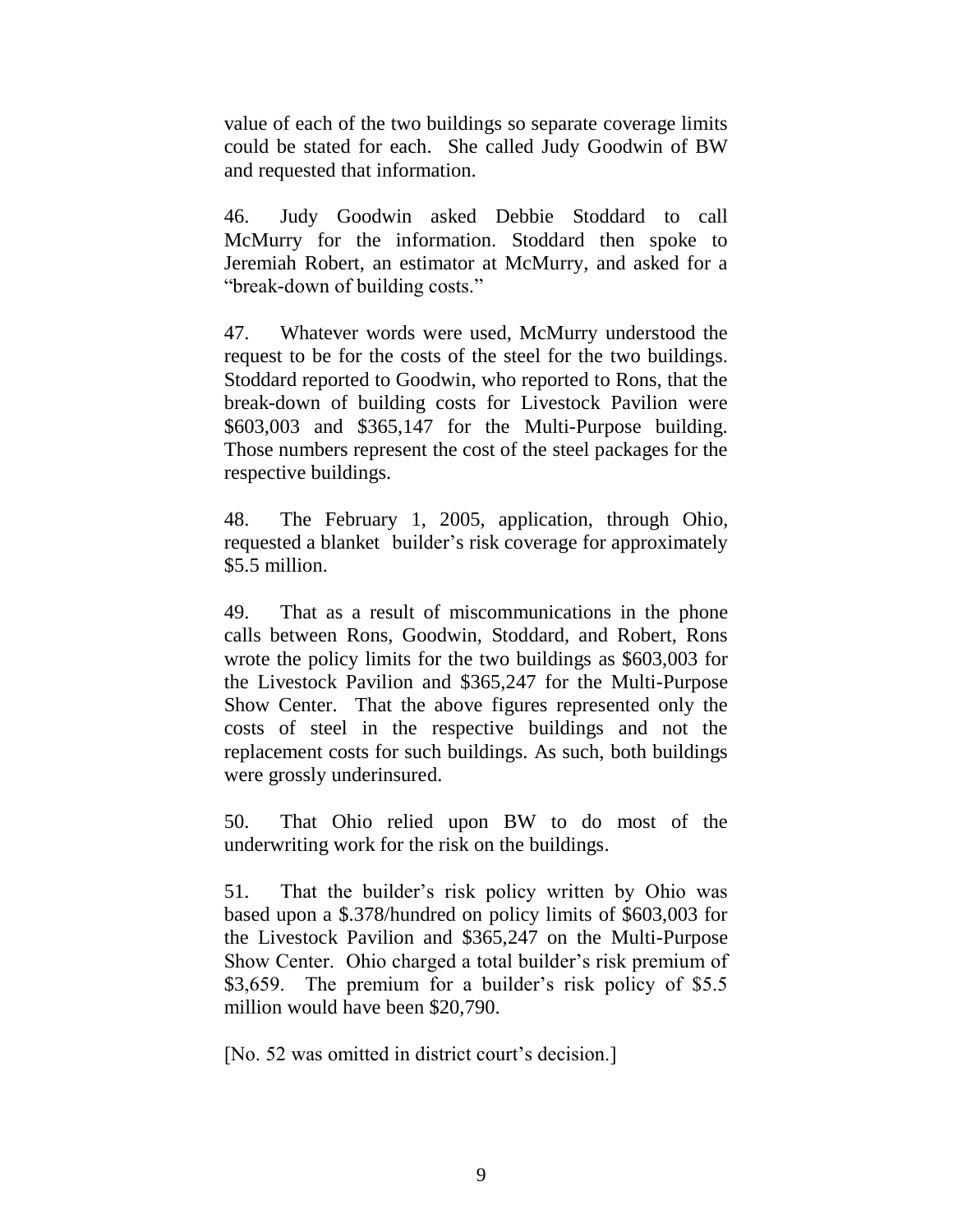53. That the Livestock Pavilion building collapsed on June 11, 2005. Improper bracing by the sub-contractor, Montana Steel, was believed to be the reason for the collapse. That BW sent an insured copy of the Ohio policy to McMurry on March 7, 2005. BW sent the declaration page of the builder's risk policy to McMurry Construction on March 18, 2005. The Certificate of Insurance showed a builder's risk policy limit of \$908,150 for the policy period of February 7, 2005, through February 7, 2006.

54. That the builder's risk insurance requested by McMurry was a type of insurance provided by Ohio. No one from Ohio testified that they would not have issued the policy for the two buildings. The Ohio representative testified that a combined total limit of \$5.5 million would have resulted in additional inquires about the risk. However, they did not testify that those inquires would have resulted in rejecting the risk. The Court finds that if there had not been miscommunications, Ohio would have written a policy fully insuring both the livestock and multipurpose buildings.

The district court then made the following conclusions of law:

10. With respect to the builder's risk policy, the Court concludes that it was the intent of all parties (Ohio, BW, and McMurry) that the buildings in question would be insured for full value. That when the insurance contract was formed, it was the belief of all the parties that the buildings were fully insured.

11. That the livestock building and multipurpose building were not insured to full value due to a series of miscommunications and misunderstandings between Stoddard, Goodwin, Rons, and Robert. It should have been readily apparent to BW, Ohio and McMurry that coverages of \$365,000 and \$603,000 for the buildings in question were insufficient to insure the buildings.

12. That based on the application for builder's risk insurance, all parties knew that the two buildings, comprising 80,000 square feet and 50,000 square feet, were to be insured. Construction costs of \$603,000 and \$365,000 for the two buildings based on 130,000 square feet were clearly incorrect.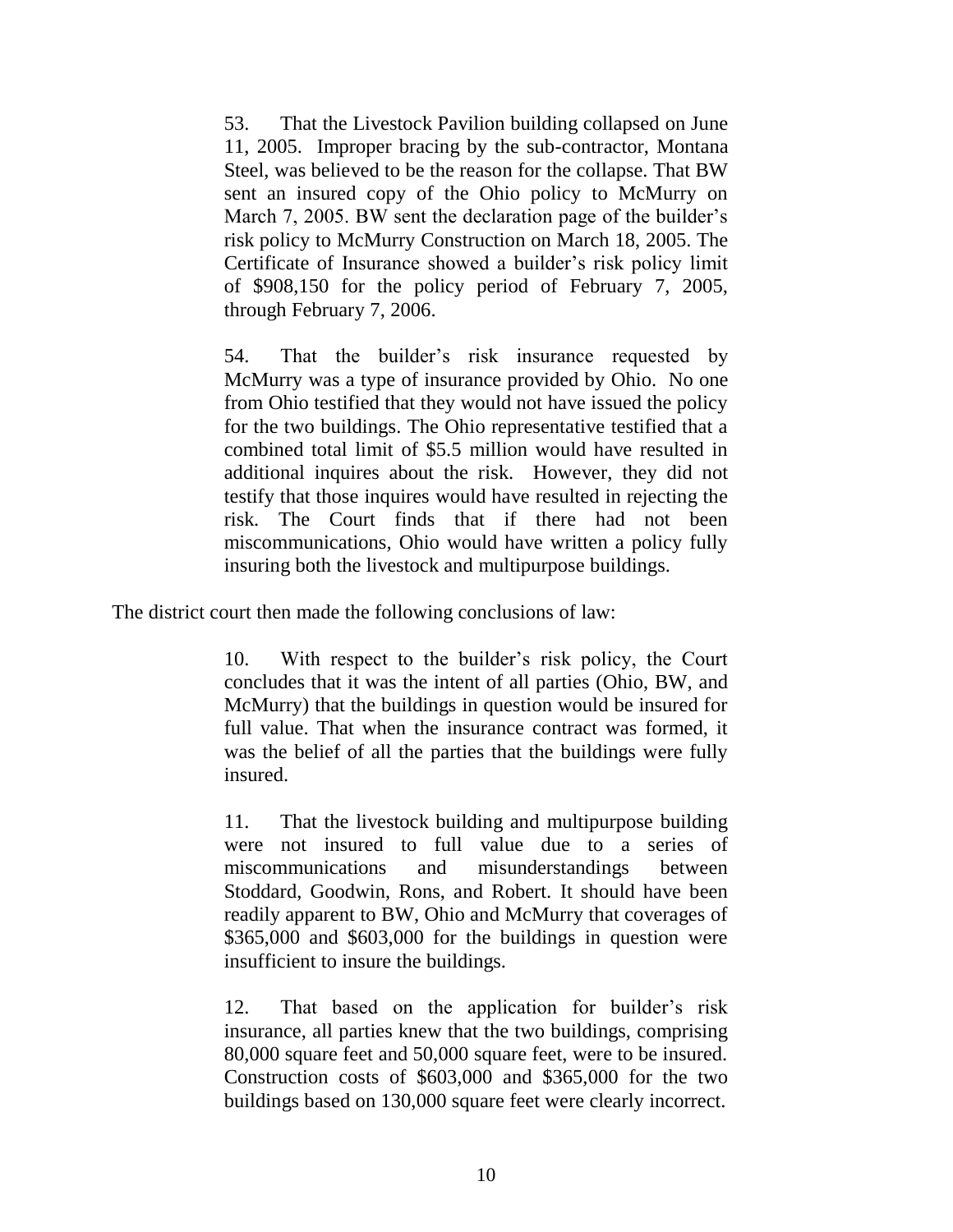13. That it is clear from the exhibits that construction costs of \$5.5 million were correct.

14. That once a claim was made after the loss for approximately \$1 million, Ohio only agreed to pay \$175,000 since the building was underinsured. Thus, Ohio penalized McMurry for underinsuring the building, clearly demonstrating that Ohio expected that the building would be fully insured.

15. That the June 27, 2005, letter from BW to Ohio, designated Plaintiff's Exhibit 22 in the builder's risk case, clearly indicates that a mistake had been made in that a \$5.5 million insurable interest was proper.

16. That BW was acting on behalf of Ohio when the miscommunication and mistakes occurred. BW was in fact performing underwriting functions at the request of Ohio when BW and Ohio sought to have the building costs divided between the two construction projects. BW clearly knew and agreed that the buildings needed to be insured for full value and that the livestock building needed some \$3.25 million in coverage.

17. That Ohio specifically directed BW to determine the separate values of the buildings. McMurry responded with steel costs, which Ohio and BW should have known were incorrect. That the miscommunications were primarily the fault of BW, who was working in an underwriting capacity for Ohio at that moment. It was Ohio who called BW in the action and was controlling BW's function at that time.

18. That it was the intent of all parties that the buildings be fully insured and that only through a mutual mistake and miscommunication of all parties, did the buildings become underinsured. Thus, there was an antecedent agreement that the buildings be insured for full value.

Based on these findings and conclusions, the district court ordered reformation of the builder's risk policy.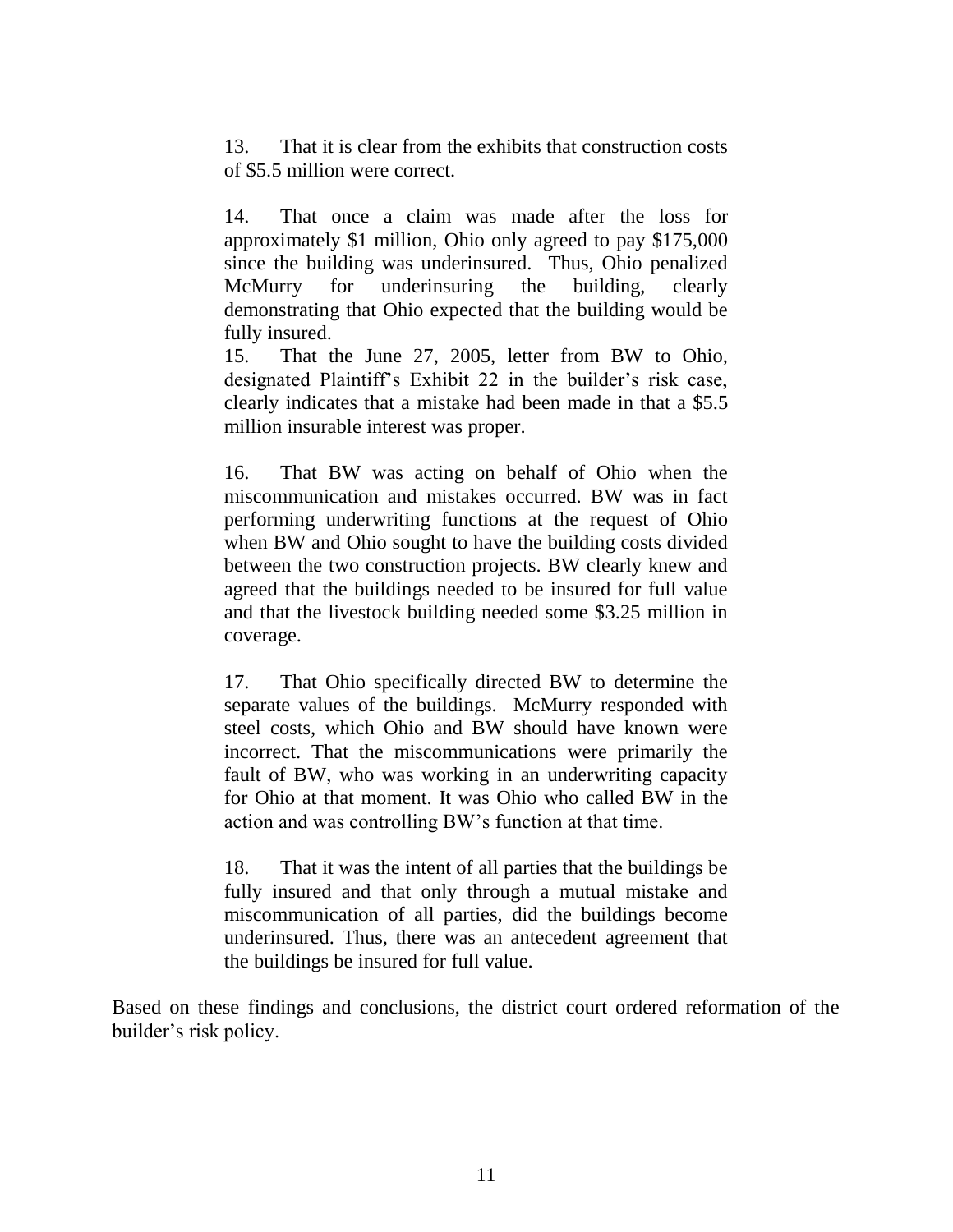#### **DISCUSSION**

#### *Standard of Review*

[¶14] We quote the district court's factual findings at length because the findings, coming after a bench trial, are reviewed with deference by this Court. The district court's factual findings are presumptively correct. The district court's findings of fact will only be overturned if, upon review of the entire evidence, we determine such findings to be clearly erroneous. The district court's conclusions of law are, as always, reviewed by this Court de novo. *Aviat Aircraft, Inc. v. Saurenman*, 2009 WY 98, ¶ 16, 213 P.3d 956, 964 (Wyo. 2009); *Addison v. Dallarosa-Handrich*, 2007 WY 110, ¶ 8, 161 P.3d 1089, 1091 (Wyo. 2007); *Mullinnix LLC v. HKB Royalty Trust,* 2006 WY 14, ¶ 12, 126 P.3d 909, 916 (Wyo. 2006).

#### *Law of Reformation*

[¶15] An insurance policy is a contract and as such is subject to the same rules of construction as any contract. *State ex rel. Arnold v. Ommen*, 2009 WY 24, ¶ 37, 201 P.3d 1127, 1137 (Wyo. 2009); *Colorado Cas. Ins. Co. v. Sammons*, 2007 WY 74, ¶ 12, 157 P.3d 460, 465 (Wyo. 2007); *Cathcart v. State Farm Mut. Auto. Ins. Co*., 2005 WY 154, ¶ 18, 123 P.3d 579, 587 (Wyo. 2005). Reformation is an equitable remedy available in cases where a mistake in the drafting of the written contract makes the writing convey the intent or meaning of neither party to the contract. This Court has previously explained:

> Reformation is an equitable remedy which emanates from the maxim that "equity treats that as done which ought to have been done." 66 Am.Jur.2d *Reformation of Instruments* § 2 at 528 (1973). At its most fundamental level, the remedy acknowledges the fact that for one reason or another written instruments do not always accurately memorialize the antecedent agreement of the parties. *See* 3 Arthur L. Corbin, *Corbin on Contracts* § 540 (1960). Accordingly, a court acting in equity may reform a written instrument upon clear and convincing evidence of the following elements: (1) a meeting of the minds -- a mutual understanding between the parties -- prior to the time a writing is entered into, (2) a written contract, or agreement, or deed (3) which does not conform to the understanding, by reason of mutual mistake. Clear and convincing evidence is defined as "that kind of proof which would persuade a trier of fact that the truth of the contention is highly probable."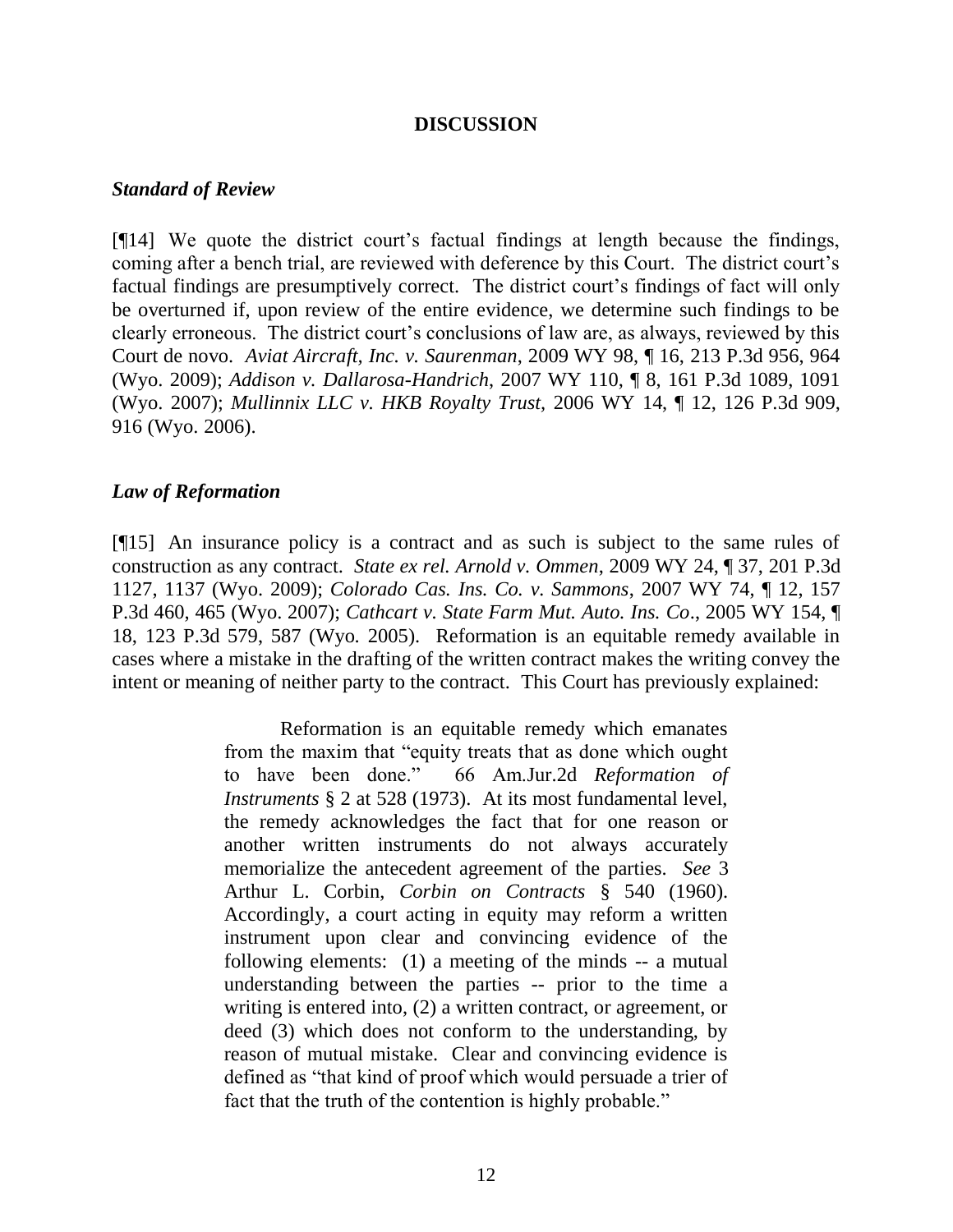*Hutchins v. Payless Auto Sales, Inc*., 2002 WY 8, ¶ 19, 38 P.3d 1057, 1063 (Wyo. 2002), (some citations omitted).

### [¶16] In *McMurry Construction I*, we stated:

The availability of the remedy of reformation is entirely dependent upon two particulars: (1) that the mistake occurred in the drafting of the instrument, rather than in reaching the antecedent agreement, *Hutchings v. Krachun*, 2002 WY 98, ¶ 20, 49 P.3d 176, 183 (Wyo. 2002), *overruled in part on other grounds by White v. Allen*, 2003 WY 39, 65 P.3d 395 (Wyo. 2003); and (2) that the mistake was "reciprocal and common to both parties with each party being under the same misconception as to the terms of the written instrument," *Mathis v. Wendling*, 962 P.2d 160, 164 (Wyo. 1998). In other words, an agreement was reached, but that agreement was not correctly recited in the subsequently written instrument. Whether or not that initial agreement was reached is a question of fact. *Raymond v. Steen*, 882 P.2d 852, 856 (Wyo. 1994).

*McMurry Construction I*, ¶ 19, 160 P.3d at 77-78 (footnote omitted).

# *Analysis*

[¶17] McMurry Construction is seeking, through reformation, to enforce a contract other than that into which it entered. In order to do so it must prove, by clear and convincing evidence, it mutually agreed with Ohio Casualty that Ohio Casualty would provide \$5.5 million in builder's risk coverage.

[¶18] The facts are relatively clear. BW Insurance submitted an application to Ohio Casualty for a builder's risk policy containing \$5.5 million in blanket coverage. Ohio Casualty responded that they did not offer blanket coverage, effectively rejecting the application. There certainly was no meeting of the minds at this point.

[¶19] The process continued with Ohio Casualty requesting a breakdown of the replacement cost of each building so it could determine the individual coverage limits being sought. As stated in the facts, the numbers ultimately reported to Ohio Casualty, supplied by McMurry Construction, were \$603,003 for the livestock pavilion and \$365,247 on the multi-purpose show center. Ohio Casualty accepted the risk for the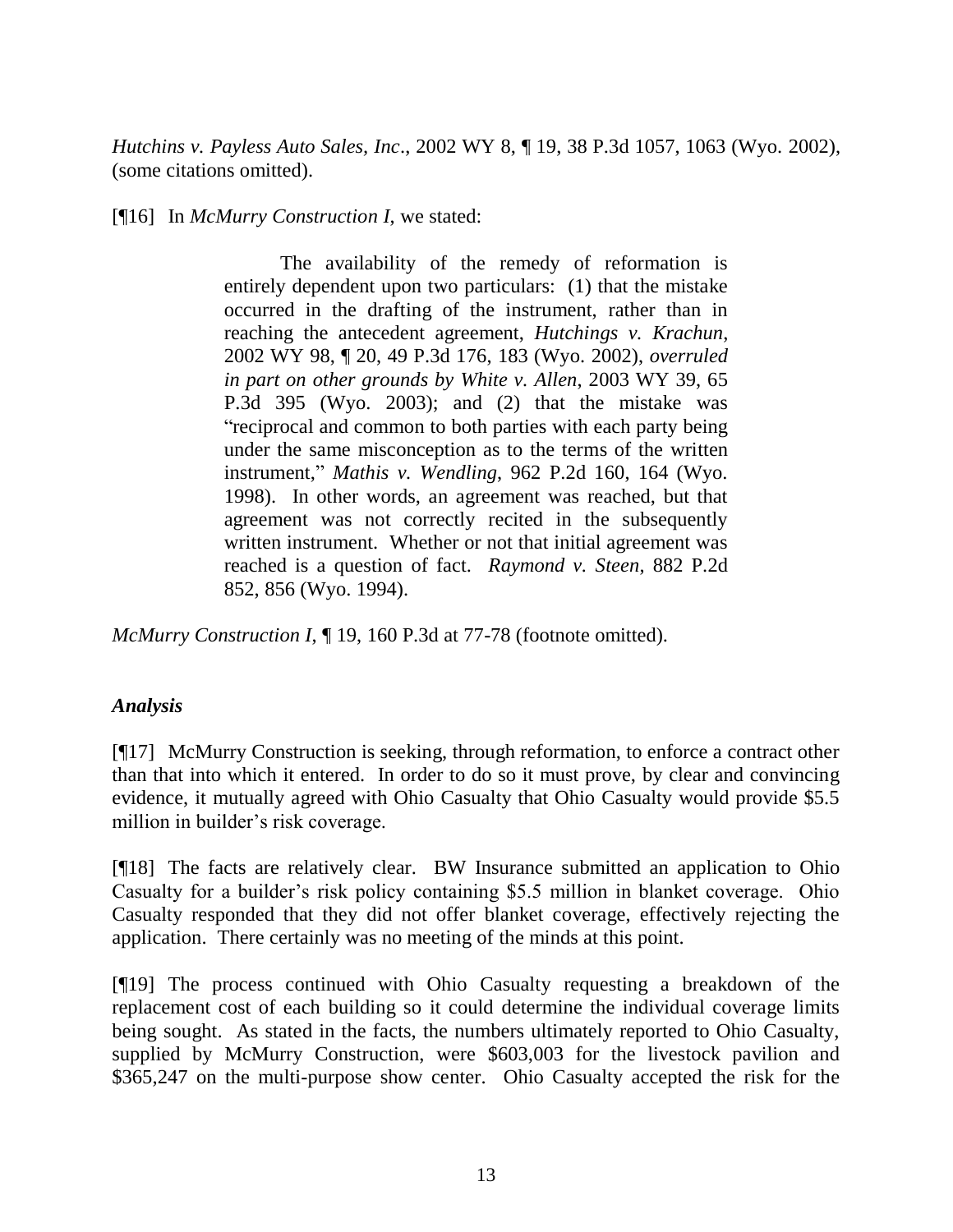amounts reported for the respective buildings, calculated the premium therefore, and wrote the policy accordingly.

[¶20] We fail to see any mutual mistake engendered by the above facts. The required mutuality of a mistake can only be found if the parties had identical intentions as to the material terms of the policy. The essential terms of a contract for insurance include: the subject matter of insurance; risk insured against; duration of the risk; amount of insurance; and premium rate. 1A Lee R. Russ & Thomas F. Segalla, *Couch on Insurance*, § 17:1, at 2-3 (3d ed. 2005) (footnotes omitted). "[T]he maximum amount for which the insurer may become liable in case of loss or destruction of the subject matter of the insurance is essential to the validity of the contract." *Id.* at § 17:8, at 14-15. In this case, the maximum amount of liability was never mutually agreed upon. Certainly McMurry Construction expected a business risk insurance policy providing \$5.5 million of coverage. This expectation, however, amounts to a unilateral mistake on its part. Ohio Casualty held no such belief. Ohio Casualty wrote exactly the policy it intended to write – separate limits for each building, totaling slightly less than \$1 million. There was no mistake on the part of Ohio Casualty as to the policy limits it was issuing. There was no mistake on the part of Ohio Casualty as to the premium price being charged for the policy as issued. There was no juxtaposition of numbers or other scrivener's error in the policy. The written policy said exactly what Ohio Casualty intended it to say. There was no mistake "reciprocal and common to both parties with each party being under the same misconception as to the terms of the written instrument."

[¶21] The district court based its decision ordering reformation on its finding that there existed an antecedent agreement between the parties to the effect that the buildings be insured to full value, and since everyone involved should have known that the full value of both buildings equaled \$5.5 million, the failure of the policy to reflect that amount was a mutual mistake, correctable through reformation of the policy.

[¶22] In this reasoning, the district court takes the law of reformation too far. Reformation is not available "[i]f the parties made a mistake about the premises of their agreement, about some fact in the world outside their word-processing machines." Black's Law Dictionary 1394 (9th ed. 2009) (quoting Douglas Laycock, *Modern American Remedies* 39 (3d ed. 2002)). One example of such a word-processing mistake is when an insured and the insurer agree that a certain property is to be covered, but the address of the property is written incorrectly in the insurance policy. Since both parties are agreed as to the property to be insured, the insurance policy can be reformed to correct the mistaken address. The mistake at issue, however, is not a mistake caused by mistyping numbers already agreed to. Instead, it is a mistake in reaching the antecedent agreement. This type of mistake cannot be corrected by means of reformation.

[¶23] Ohio Casualty takes issue with the district court's determination that BW Insurance was acting as Ohio Casualty's agent in procuring the business risk policy.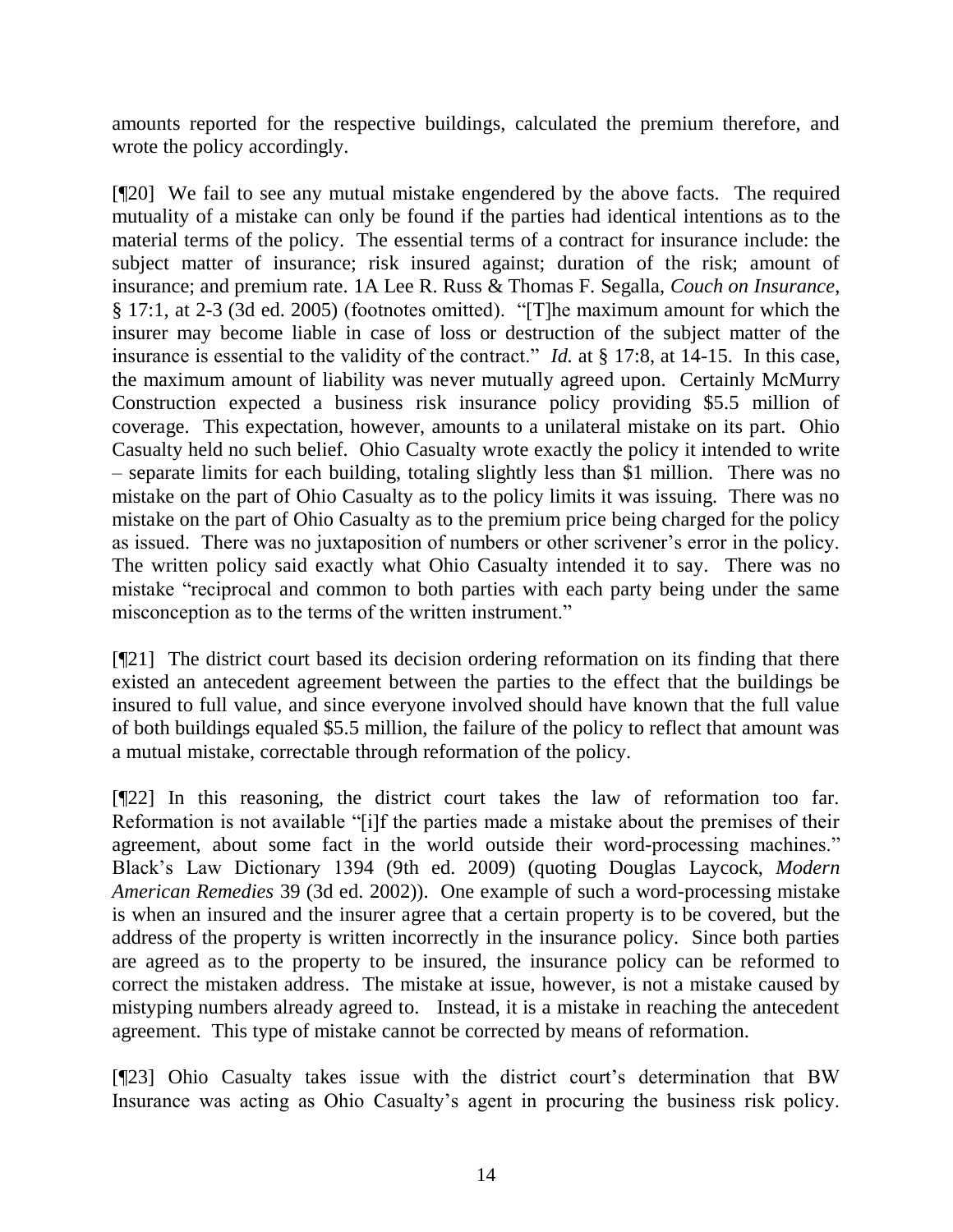Although we question this decision, we need not delve into the issue because, under the specific facts of this case, it makes no difference to the outcome. The consequence of finding that BW Insurance was acting as the agent for Ohio Casualty is to impute the knowledge of BW Insurance to Ohio Casualty. *Cargill, Inc. v. Mtn. Cement Co.*, 891 P.2d 57, 62-63 (Wyo. 1995). BW Insurance cannot be said to have known that McMurry Construction needed \$5.5 million in business risk coverage. Certainly, BW Insurance knew the total contract price was \$5.5 million, but a business risk policy does not necessarily cover the full contract price. Rather, business risk insurance covers the value of buildings under construction. The BW Insurance agent involved in the transaction testified that she did not question the numbers supplied by McMurry Construction as to the cost of the buildings because she assumed the difference between the contract price and the building costs was made up by other construction work (for example, earth moving). She fully intended the policy to cover only the amounts reported to her by McMurrry Construction. Whether or not she should have known better, while potentially important in other legal settings, is not pertinent to determining if a mutual mistake occurred in reducing the terms of the policy to writing.

[¶24] Further, even if one were to accept that BW Insurance, and thereby Ohio Casualty, had actual knowledge that McMurry Construction needed \$5.5 million in coverage, such knowledge on the part of Ohio Casualty still does not support reformation of the policy. The bottom line is that Ohio Casualty, for whatever reason, never agreed to provide \$5.5 million dollars of coverage. McMurry Construction and Ohio Casualty never came to a complete meeting of the minds respecting this essential term of the insurance contract. There was never any antecedent agreement to mistype.

#### **CONCLUSION**

[¶25] The remedy of reformation is not available for the purpose of making a new and different contract for the parties. Instead, it is confined to establishment of the actual agreement reached between the parties as to the material terms of the contract. McMurry Construction and Ohio Casualty never reached a mutual agreement on material terms of the insurance policy – specifically the coverage limits. The decision of the district court is reversed.

# *APPEAL NUMBER S-08-0164*

[¶26] In this appeal, McMurry Construction challenges the interest calculations of the district court in its award of damages after reformation of the builder's risk policy. Since we have reversed the district court order requiring reformation of the builder's risk policy, this appeal is moot, and therefore dismissed.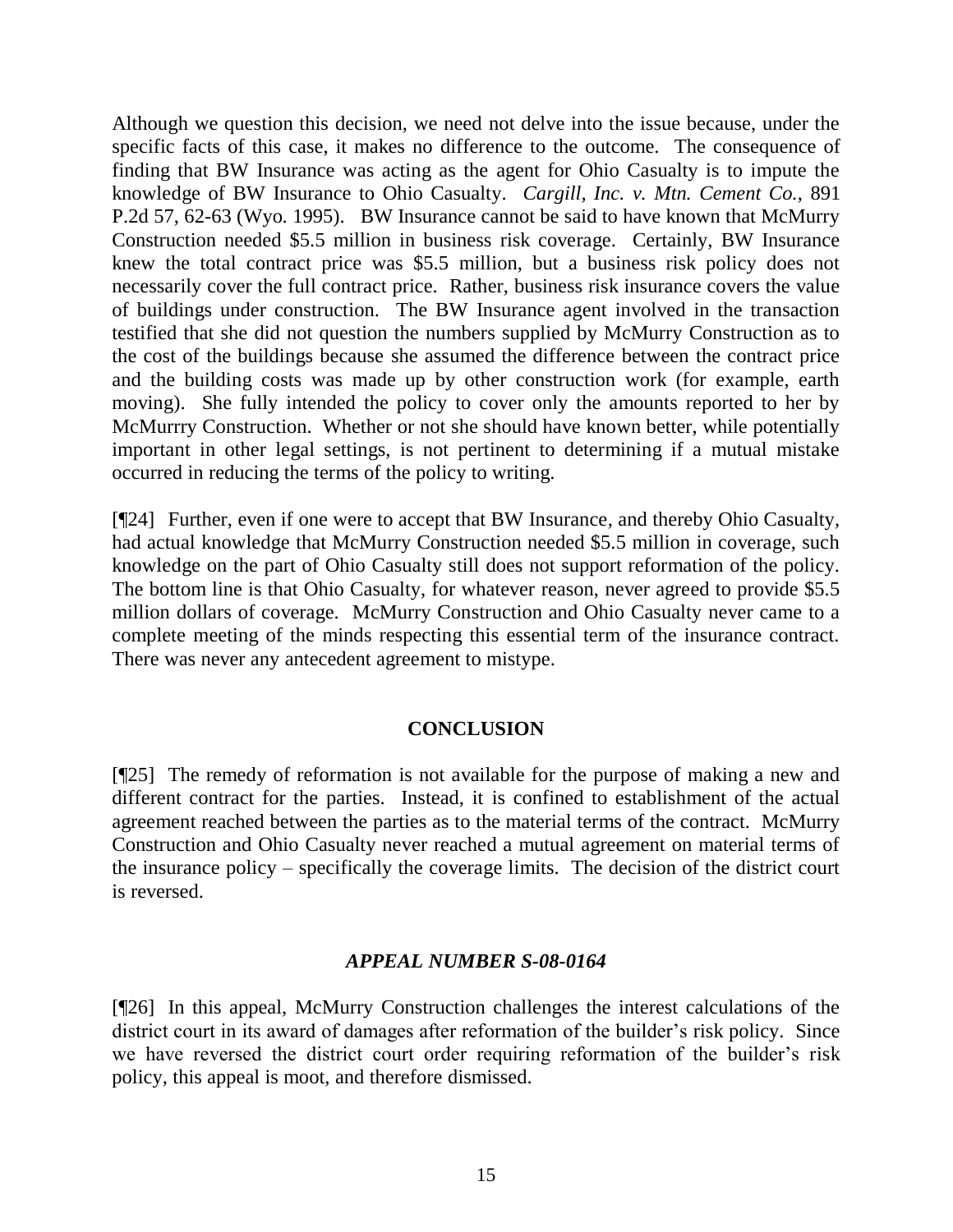#### *APPEAL NUMBER S-08-0165*

[¶27] This appeal is based on the district court's grant of summary judgment in favor of BW Insurance on contract and tort claims made against it by McMurry Construction, as well as the district court's denial of McMurry Construction's attempt to reform its business auto insurance policy to gain coverage for a driver Ohio Casualty had expressly excluded from the policy.

#### **ISSUES**

[¶ 28] McMurry Construction presents the following issues:

With respect to Appellee BW Insurance, the issue presented for review is:

I. Whether the insured was given a reasonable opportunity to read the final version of the policy and was mislead by the agent's assurances that the policy would be amended to include specific coverage.

With respect to Appellee Ohio Casualty, the issue presented for review is:

II. Whether the district court erred in finding that the insurance agent was acting for the insured and not the insurance company so that the agent's knowledge and intent was not imputed to the insurance company.

In its reply brief, McMurry Construction addresses the issue of "[w]hether *Cordero Mining Company v. U.S. Fidelity & Guarantee Co.*, 67 P.3d 616, 2003 WY 48 (Wyo. 2003) was wrongly decided."

# **FACTS**

[¶29] Along with the same basic factual findings in paragraphs 1-10, as listed in appeal number S-08-0163, the district court made the following findings of fact specifically related to the business auto policy:

> 11. On October 28, 2003, title was issued to McMurry for a 2004 GMC Pickup. The last four dig[et]s of the VIN on the pickup are 1703. The pickup is referred to hereafter as 1703.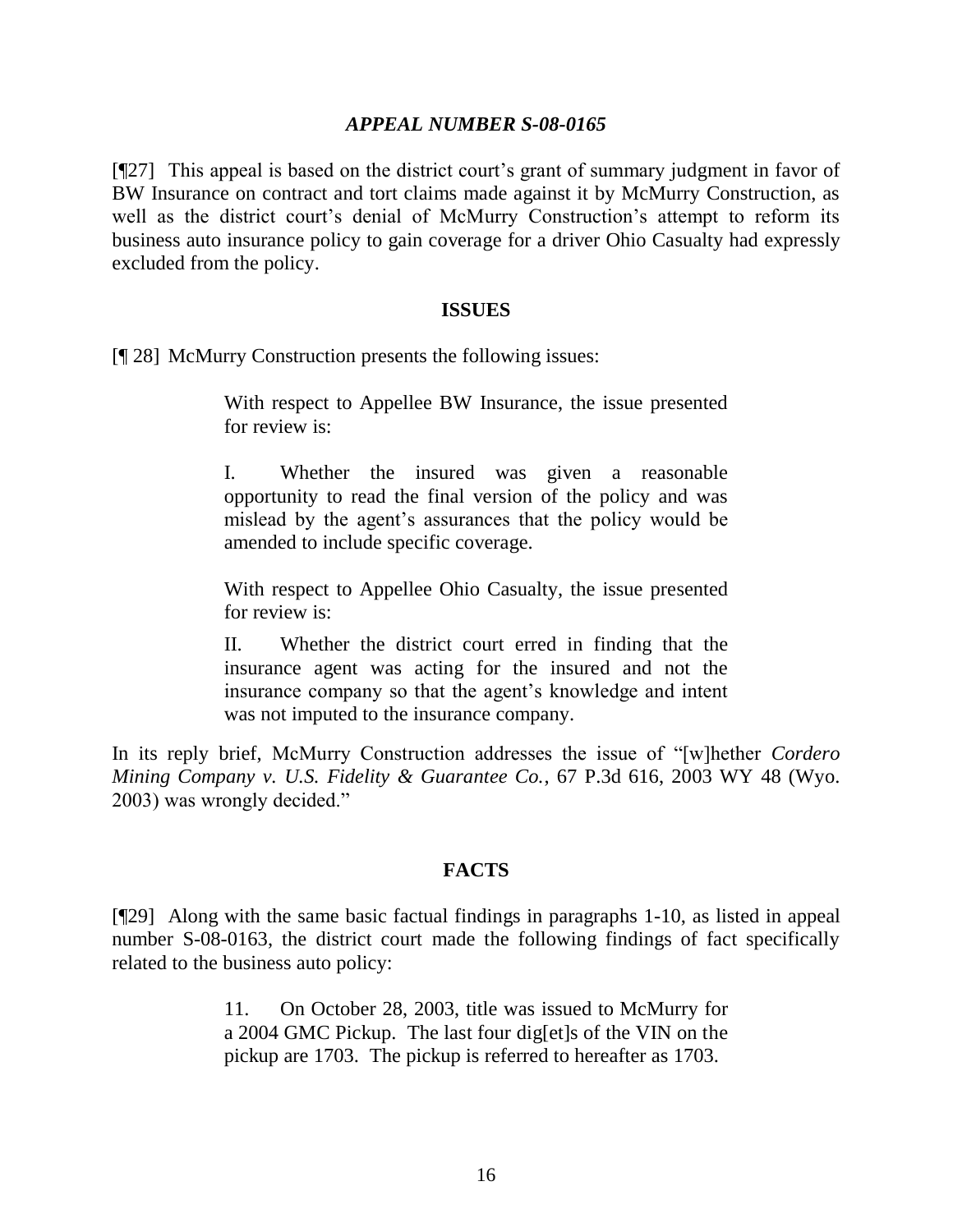12. In change endorsement #3, effective August 18, 2003, pickup 1703 was included as a covered auto on McMurry's business auto policy.

13. On September 18, 2003, Ohio checked the driving record of McMurry employee Richard Nelson. The report showed that Nelson had four speeding tickets between February 6, 2002 and April 2, 2003. At that time Ohio added to the policy an exclusion-of-named-persons. The exclusion provided in part that, "it is agreed that the company shall not be liable for loss, damage, and/or liability due to the operation of a covered auto by the following persons: Richard David Nelson." The endorsement was accepted and signed by Zam Mathisen, who was authorized by McMurry to accept and sign it.

14. While Nelson was excluded from coverage in the Ohio policy, McMurry obtained liability insurance coverage for Richard Nelson and pickup 1703, which Nelson was driving, from Progressive Insurance Company. The named insured of the Progressive policy was McMurry.

15. At the renewal of the business auto policy for the policy period January 1, 2004, to January 1, 2005, pickup 1703 was included as a covered vehicle. However, it was deleted effective January of 2004. The apparent reason for dropping pickup 1703 from the 2004 policy was that Nelson and the pickup were covered by Progressive.

16. Ohio issued its first renewed business auto policy to McMurry for the policy term of January 1, 2004 through January 1, 2005. That policy included an exclusion of named person endorsement for Richard David Nelson.

17. In preparation for renewal of the business auto policy of 2005, McMurry sent a note to Leo Ashba of BW which said, "I am sending you copies of info re: our current insurance needs. Rich would like to meet with you on Thursday or Friday to discuss costs. Is that possible? If you need anything else, call me. Nancy." Transmitted with the note was a page entitled, "W.N. McMurry Construction list of vehicles." The third vehicle listed was pickup 1703. The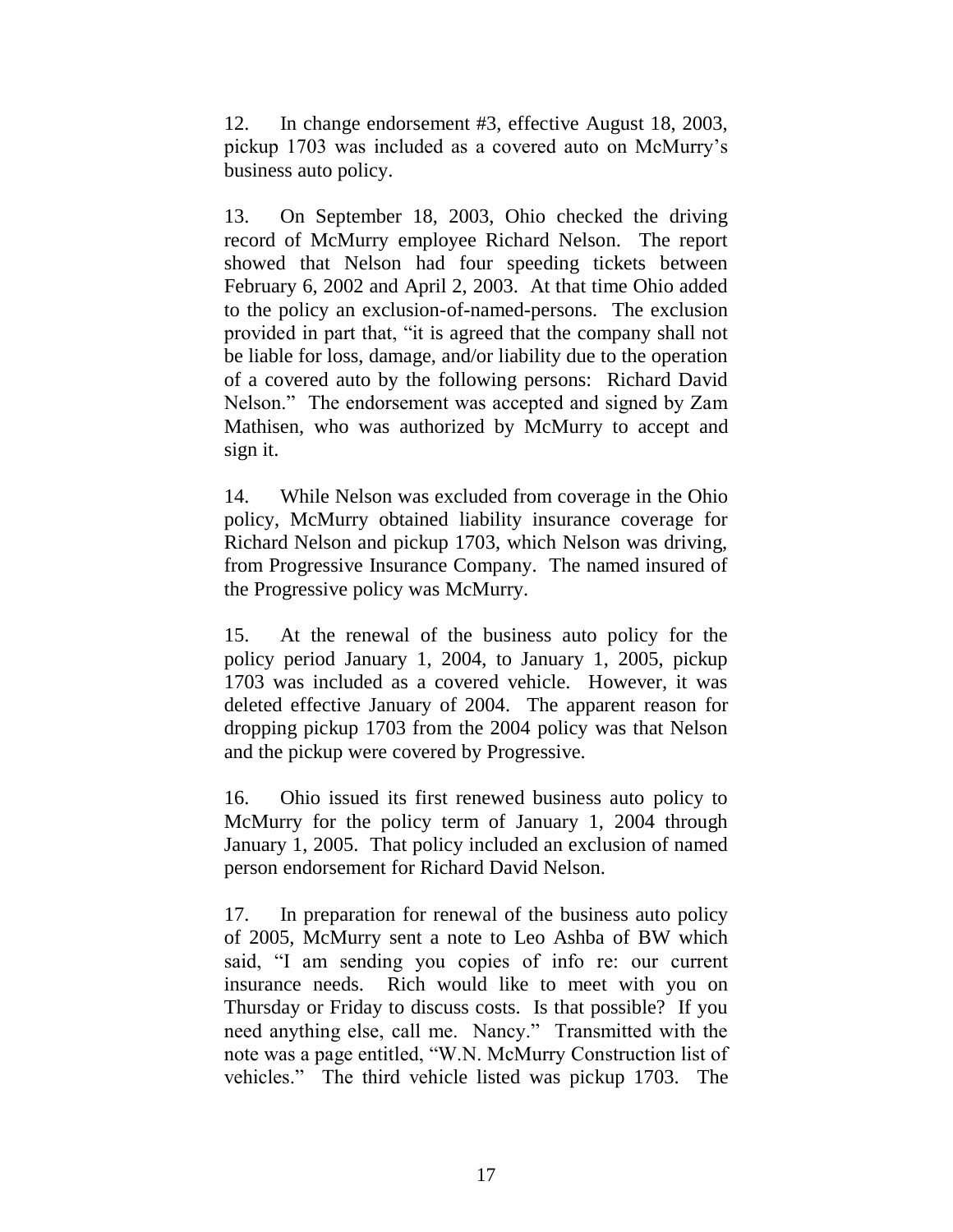information indicated that it was insured by Progressive Insurance and driven by Rick Nelson.

18. M[r]. Ashba did not respond to the note, but on November  $11<sup>th</sup>$ , one of Mr. Ashba's assistants in the office signed Leo Ashba's name to an application for renewal of the business auto policy to be submitted to Ohio. Pickup 1703 was not listed on the vehicle schedule on the application.

19. BW sent McMurry's application for renewal of the auto policy to Ohio in November 2004 for the January 1, 2005, through January 1, 2006, policy. As he had in previous applications, Richard Nelson was listed as a company driver on the application. This was required information even though Mr. Nelson had been excluded as a covered driver.

20. BW sent the same renewal application to multiple other insurers. BW did this in an effort to shop for the policies with the best possible coverage for the lowest premiums for McMurry.

21. Kim Rons processed the business auto application on November 17, 2004, and Ohio renewed this business auto policy. Ms. Rons issued this second renewal policy with another exclusion-of-named-driver endorsement for Richard Nelson.

22. BW office assistants prepared a proposal of insurance for McMurry on or about December 31, 2004. Leo Ashba took that proposal to McMurry in McMurry's office on Friday afternoon December 31, 2004. Richard Nelson was listed as one of four business auto drivers for McMurry Construction in that document.

23. Rich Fairservis testified that at the presentation of the insurance proposal by Ashba, Mr. Ashba stated that Richard Nelson was a covered driver under the business auto policy. Ashba denied making that statement.

24, The Court finds by clear and convincing evidence that while Mr. Ashba may not recall having done so, he did in fact advise Mr. Fairservis that Mr. Nelson was a covered driver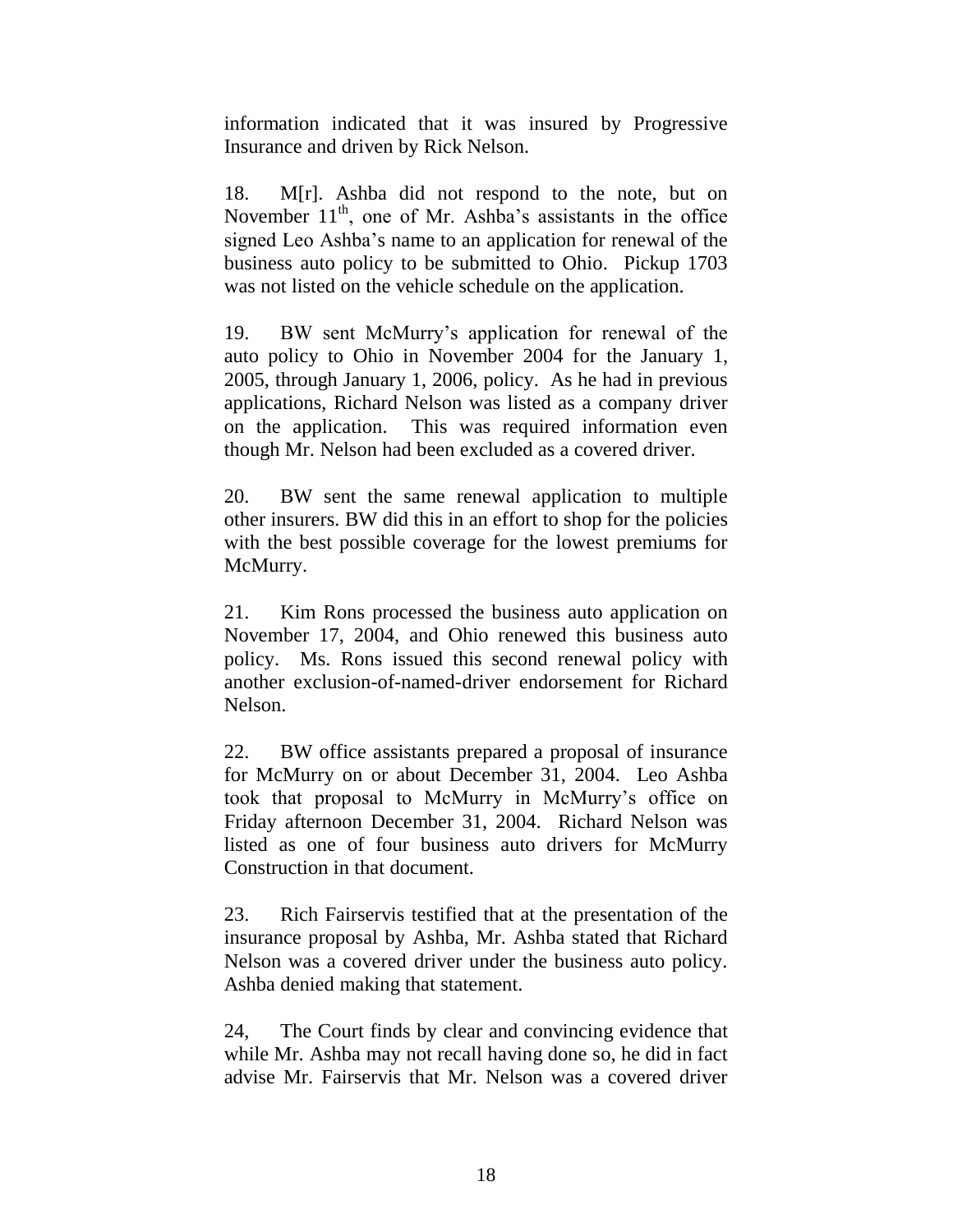under the business auto policy. This is based on the following:

A. That McMurry cancelled the Progressive Insurance Policy insuring Richard Nelson and pickup 1703.

B. That in 2004 while Nelson was excluded from the Ohio policy, the vehicle that he drove, pickup 1703, was not in the schedule of covered vehicles.

C. That in November 2004, McMurry reported to BW that Nelson drove pickup 1703.

D. That Ashba put in a cover letter with the 2005 policy a statement that provided, "Please note that there are changes pending in your policy as there were changes made prior to and following the issue of the renewal that are not included in this renewal policy. Ohio Casualty will send you an endorsement soon that states the changes that have been made."

E. A change request for policy was faxed to Ohio on December 31, 2004, requesting that pickup 1703 be added to the policy and that Richard Fairservis be added as a driver. These changes could only have been requested after the meeting between Ashba and Fairservis.

F. Pickup 1703 was added to the policy on February 1, 2005.

G. There was no reason to cancel the Progressive Insurance to include the vehicle assigned to Nelson in the schedule of covered vehicles in the Ohio policy unless the exclusion of Nelson was deleted.

H. Nelson testified that he was present during the Ashba-Fairservis meeting and heard Ashba inform Fairservis that Nelson would now be insured under the Ohio policy.

25. That BW sent McMurry an insured copy of the January 1, 2005, through the January 1, 2006, second renewal of business auto policy. This policy included an exclusion of named person endorsement for Richard Nelson. No one with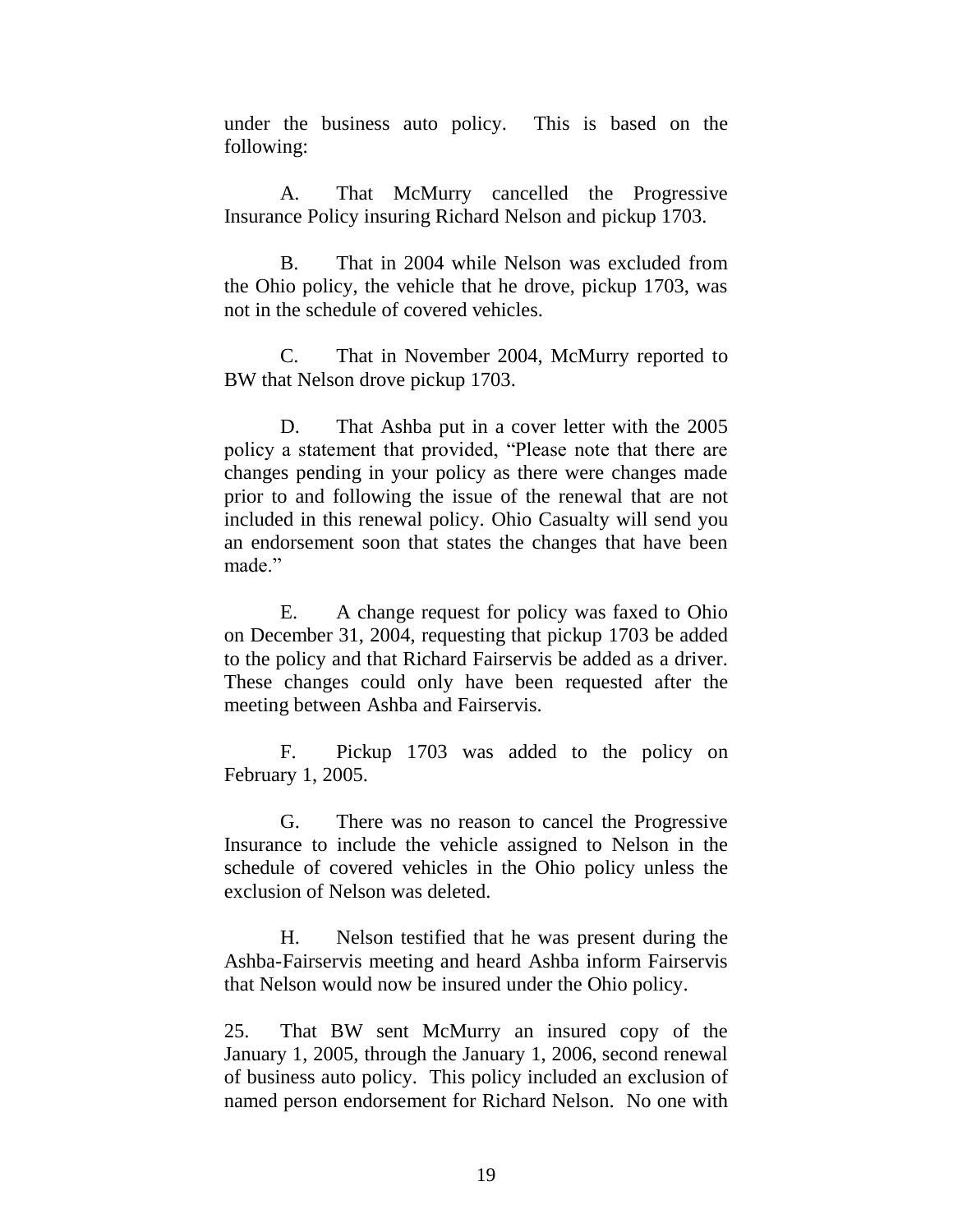McMurry ever read this second renewal business policy or the exclusion of Richard Nelson.

26. No one with McMurry ever submitted any oral or written request to Ohio that the exclusion endorsement for Richard Nelson be deleted.

27. That from and after October 2, 2003, Ohio never intended, offered, or agreed to provide business auto coverage for Richard Nelson.

28. That Richard Nelson was driving an uninsured water truck on September 7, 2005. The water truck was owned by Granit Peak Development, a company affiliated with McMurry. While driving the uninsured water truck, Mr. Nelson ran into a passenger car being driven by Richard Borron on East 2<sup>nd</sup> Street in Casper, Wyoming. Faye Borron was the front-seat passenger.

29. Richard Nelson received two traffic citations arising out of his September 7, 2005, accident with the Borron vehicle. One ticket was for no proof of insurance and the other was for following too close. Both tickets were paid by Mr. Nelson or McMurry.

30. Faye Borron came to Casper, Wyoming, attorney Tom Sedar to pursue her bodily injury claim against Richard Nelson and McMurry. Mr. Sedar submitted a settlement demand letter to McMurry.

31. On February 20, 2006, Ohio notified McMurry that there was no coverage in that Mr. Nelson was an excluded driver under the business auto policy.

32. That Mr. Sedar filed a complaint against Mr. Nelson and McMurry on December 7, 2006. Mr. Reeves is defending Mr. Nelson and McMurry in that lawsuit.

The district court then came to the following conclusions of law:

6. That with respect to the auto policy, the Court concludes that it was the intent of Ohio that Nelson not be insured.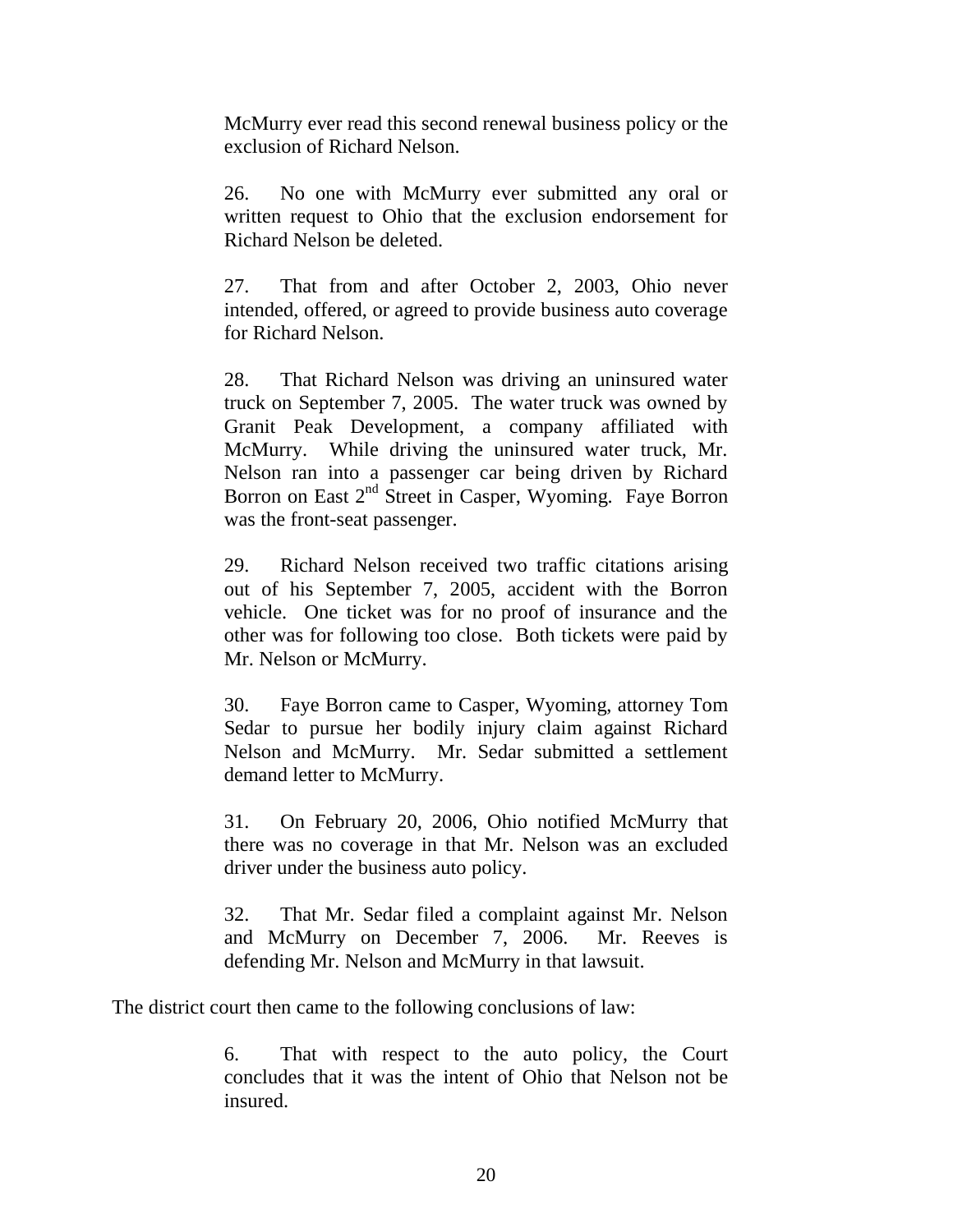7. That at the December 31, 2004, meeting, Fairservis asked Ashba whether Nelson was insured. At that meeting Ashba was being criticized and pressed for an opinion by Fairservis, who was the owner of one of Ashba's principal clients. Ashba incorrectly stated that Nelson was insured. The policy clearly indicated that Nelson was not insured from and after 2003.

8. I conclude that at the meeting, Ashba was acting on behalf of McMurry and not Ohio. Ashba's opinion was being sought and called into action by McMurry. Clearly at that moment, Ashba was seeking to please one of his most profitable and important clients. Ashba was simply wrong and certainly was not representing the interests of Ohio at that moment.

9. That while this Court believes there is clear and convincing evidence that Ashba erroneously advised McMurry, it is the conclusion of this Court that he was doing so as an agent for McMurry rather than Ohio. Therefore, the Plaintiff's claim for reformation of the auto policy is dismissed and the Defendant should have judgment in that regard. Thus, there is no antecedent agreement between Ohio and McMurry regarding the auto policy.

# **DISCUSSION**

#### *Contract and Tort Claims against BW*

[¶30] In the lower court proceedings, McMurry Construction filed a complaint against BW Insurance alleging several causes of action sounding in tort and contract. BW Insurance filed a motion for summary judgment based on McMurry Construction's failure to read the policy and failure to mitigate damages. The district court granted BW Insurance's motion. On appeal, McMurry Construction argues the grant of summary judgment was erroneous because, although it did not read the policy, it should be excused because it did not have an adequate opportunity to read the policy.

[¶31] Our review of the grant of summary judgment is de novo. We have the same materials before us as the district court and use the same criteria. Summary judgment is appropriate if there are no genuine issues of material fact, leaving the prevailing party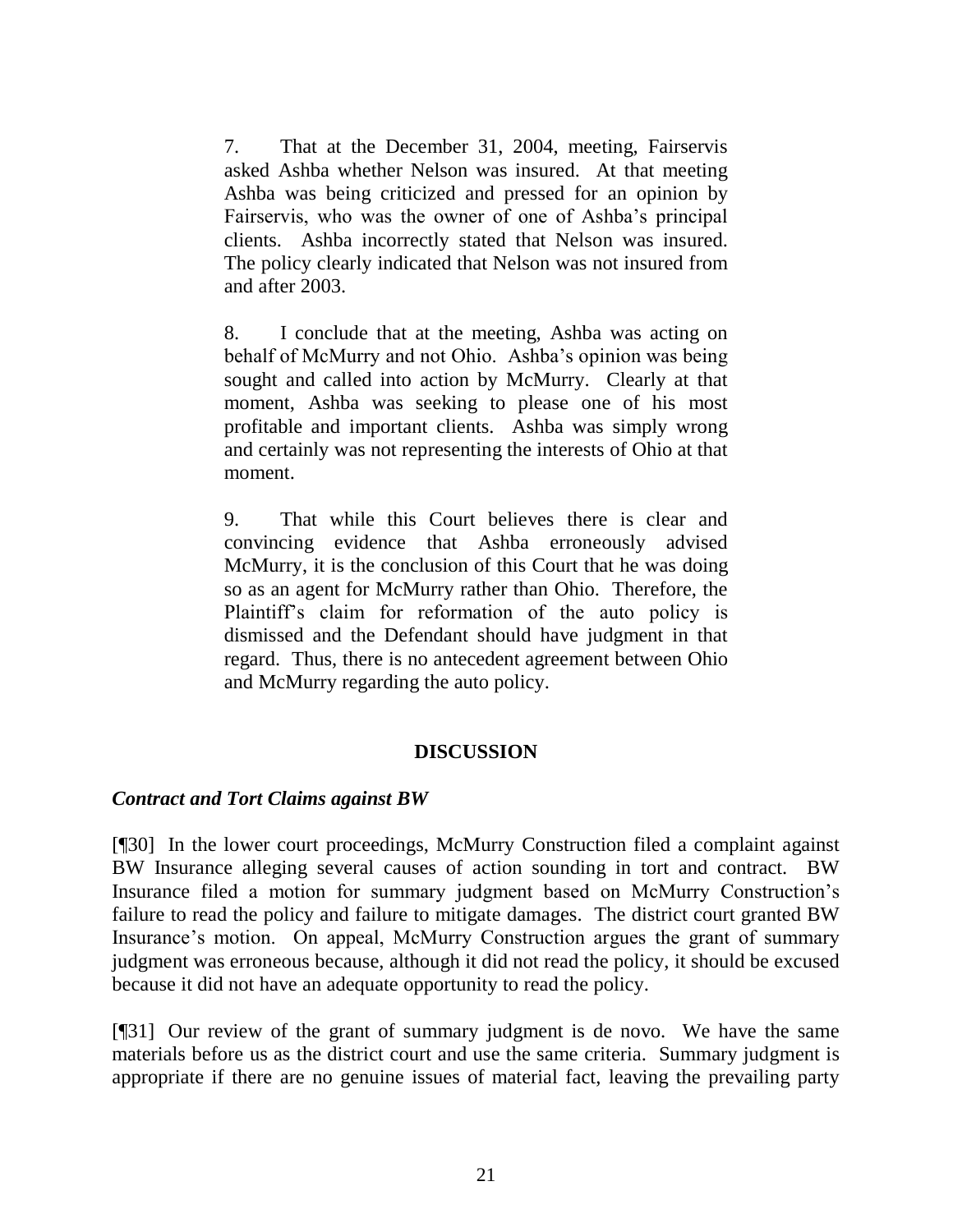entitled to judgment as a matter of law. *McMurry Construction I*, ¶ 12-13, 160 P.3d at 75-76.

[¶32] As an initial matter, BW Insurance argues that McMurry Construction did not raise this defense in front of the district court. BW Insurance is correct in that McMurry Construction certainly did not raise the issue below as a legal defense. It did, however, argue the general point. We find the argument was sufficiently presented below to allow for appellate review.

[¶33] Turning, then, to the issue raised, McMurry Construction recognizes this Court's consistent holding, as stated in *McMurry Construction I*, that failure to read an insurance policy will bar claims against an agent for breach of contract and negligence. It also admits that it never read the business auto policy. It argues, however, the duty to read a policy is mitigated if the insured does not have a reasonable opportunity to read the policy. Without ruling on the legal merits of this argument, we find that, under the facts of this case, the argument is specious. The policy was delivered to McMurry Construction in January 2005. The policy as issued contained the exclusion-of-namedperson endorsement excluding Richard Nelson from coverage. The accident happened in September 2005, eight months later. There was ample opportunity to read the policy.

[¶34] McMurry Construction argues that the reason we should find it did not have a reasonable opportunity to read the policy was that it never received the complete policy. It supports this argument by referencing the cover letter sent by BW Insurance when it received its copy of the policy in January 2005, which stated in part:

> Please note that there are changes pending for you [sic] policy as there were changes made prior and following the issue of the renewal that are not included in this renewal policy. Ohio Casualty will send you an endorsement soon that states the changes that have been made.

The endorsement from Ohio Casualty stating policy changes was quick in coming. On February 1, 2005, a policy change endorsement was issued. The change to the policy was the addition of one more vehicle to the coverage. Significantly, included in the policy change endorsement was a list of other endorsements applicable to the policy in general. The named-person-exclusion was among the endorsements listed.

[¶35] McMurry Construction suggests that, even after this February 1 endorsement, it did not have the final version of the policy. There are two problems with this argument. First, the cover letter specifically referred to one endorsement that would be arriving soon. The February endorsement fits this description. There was no longer any reason to believe the policy was not complete at that time. Second, reliance on potential changes to be made in the future turns the requirement of reading the policy on its head. An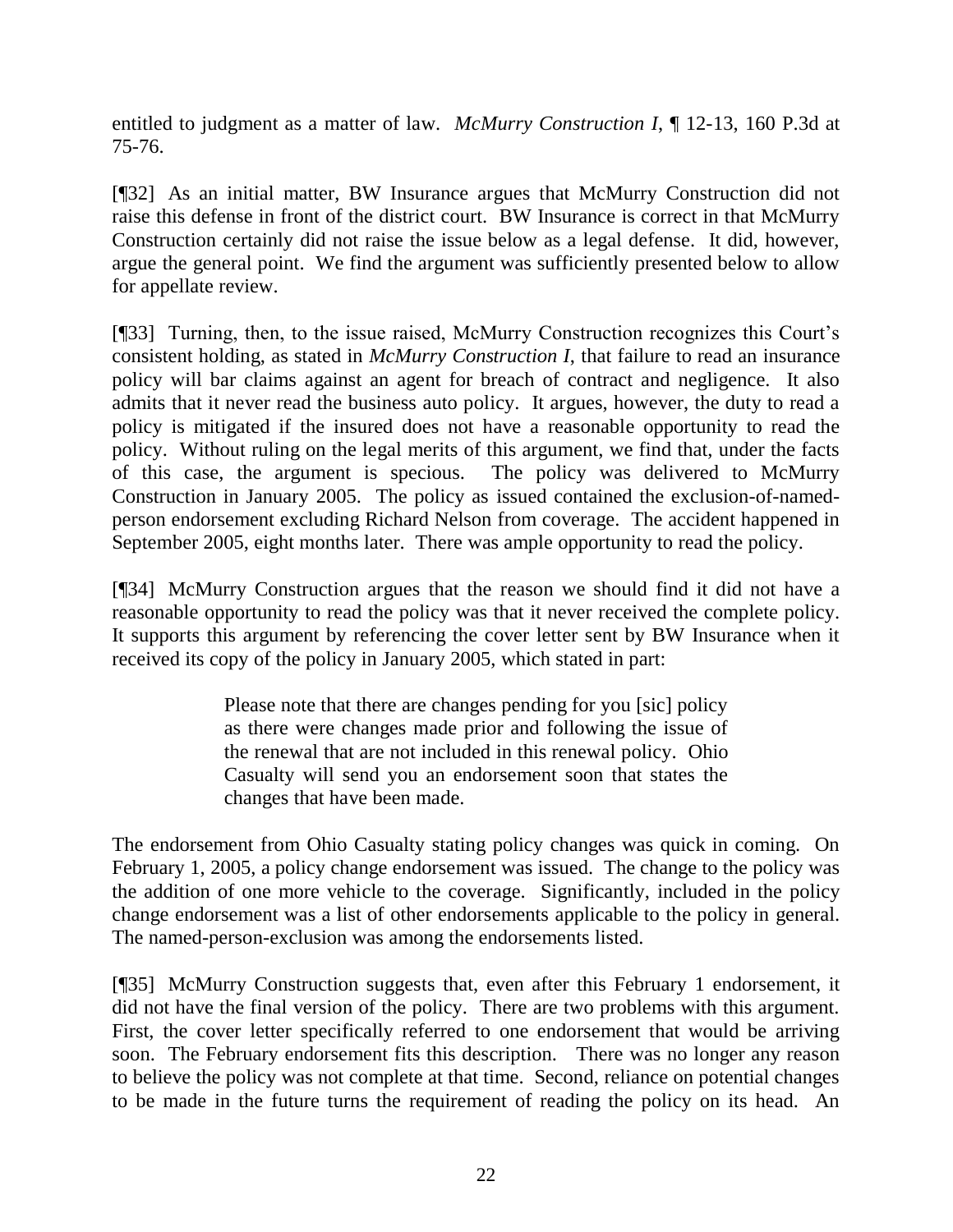insured is required to read the policy at hand. It cannot abdicate this responsibility under the guise of waiting for anticipated changes. McMurry Construction may have expected a change, but there was, at the time the policy was issued and at the time of the first endorsement, no change to the exclusion of Richard Nelson from coverage.

[¶36] The cover letter on which McMurry Construction places so much importance also said "[p]lease check the policy and let us know if any coverage needs to be added or amended." McMurry Construction never bothered to take this step. Under the circumstances, we agree with the district court that summary judgment in favor of BW Insurance was appropriate.

# *Reformation of the Business Auto Policy*

[¶37] The district court denied McMurry Construction's claim seeking reformation of the business auto policy after a bench trial. As stated in appeal number S-08-0163 above, we review the district court's factual findings after a bench trial under a clearly erroneous standard and its legal conclusions de novo. *Aviat Aircraft*, ¶ 16, 213 P.3d at 964; *Addison*, ¶ 8, 161 P.3d at 1091; *Mullinnix LLC*, ¶ 12, 126 P.3d at 916.

[¶38] We begin with the district court's factual finding that Leo Ashba, of BW Insurance, informed McMurry Construction that Richard Nelson was covered under the business auto policy. On appeal, Ohio Casualty does not dispute this finding. The question before us, therefore, is whether Ashba, and thus BW Insurance, was acting as an agent for Ohio Casualty when he made that statement, effectively binding it to provide coverage for Nelson. We agree with the district court that Ashba was not.

[¶39] When it comes to the law of agency, there are typically two forms of agency relationship – actual and apparent. As between an insurance company and an agent, the limit of the agent's authority to bind the insurance company is governed by the agent's actual authority. As between the insurance company and third persons, the limit of an agent's authority to bind the principal is governed by his apparent authority.

> Actual authority may be express or implied. An agent has express actual authority to bind the principal when the principal, orally or in writing, specifically grants the agent the power to bind the principal. Implied actual authority is established by the course of dealings between the parties and the circumstances surrounding the case.

> Apparent authority is created when the principal holds the agent out as possessing the authority to bind the principal or when the principal allows the agent to claim such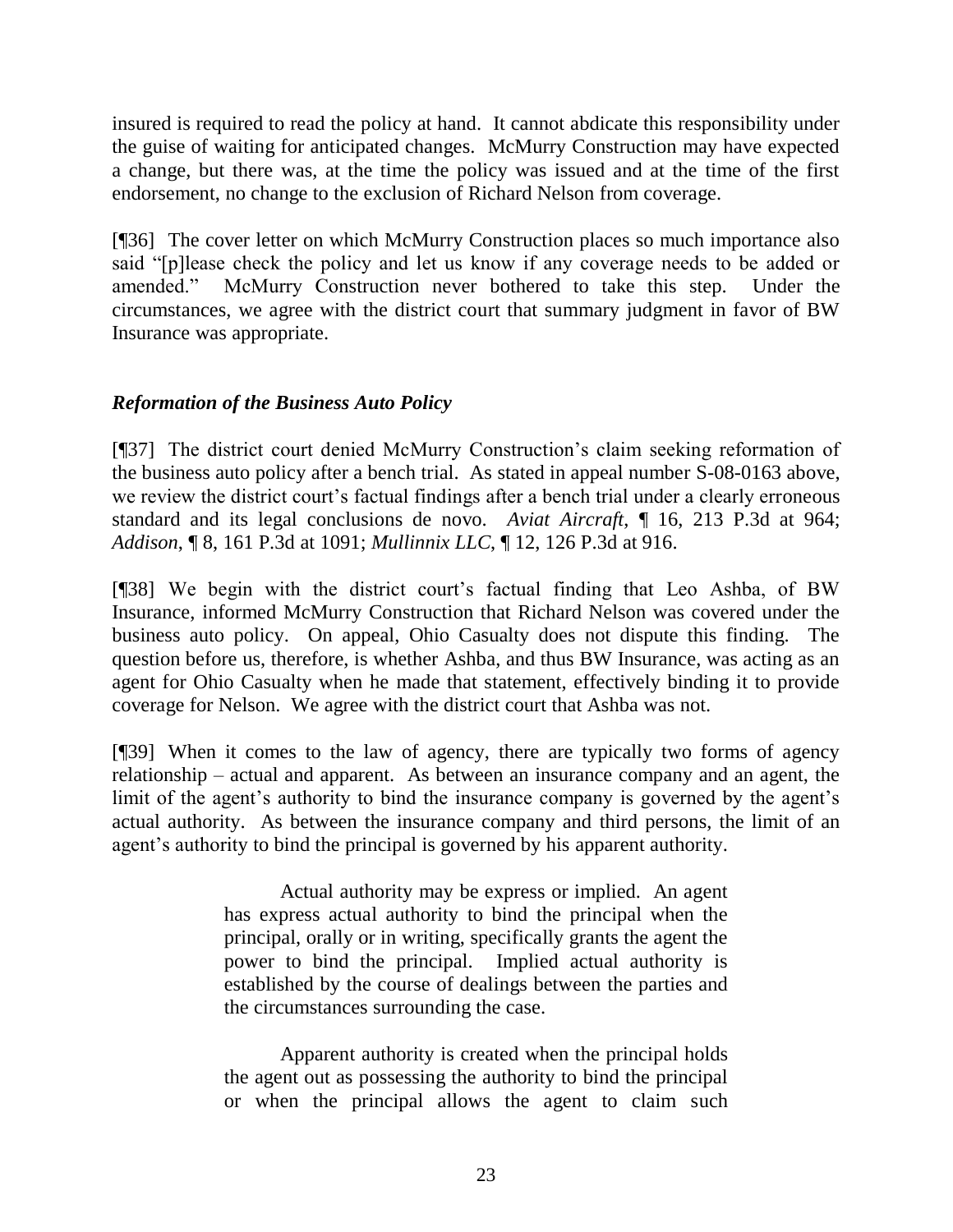authority. To bind the principal under a theory of apparent authority, a third party must establish personal knowledge of, and reliance on, the apparent authority of the agent. In *Herbert Const. Co. v. Continental Ins. Co*., 931 F.2d 989, 993-94 (2nd Cir. 1991), the Second Circuit Court of Appeals articulated that test:

> To recover on this theory [apparent authority] the third party must establish two facts: (1) the principal "was responsible for the appearance of authority in the agent to conduct the transaction in question," *Ford* [*v. Unity Hospital*], 32 N.Y.2d [464,] at 473, 346 N.Y.S.2d [238] at 244, 299 N.E.2d [659] at 664 [(1973)] (citation omitted), and (2) the third party reasonably relied on the representations of the agent, *Hallock,* [*v. State*,] 64 N.Y.2d [224,] at 231, 485 N.Y.S.2d [510,] at 513, 474 N.E.2d [1178,] at 1181 [(1984)].

This statement essentially modernizes our holding in *Ulen* [*v. Knecttle*, 50 Wyo. 94, 103-04, 58 P.2d 446, 449 (1936)]. Apparent authority in agency cases will be determined according to this two-prong test.

*Cargill*, 891 P.2d at 62-63 (some citations omitted). An agent possessing either actual or apparent authority may bind the principal. *Ulen v. Knecttle*, 50 Wyo. 94, 103-04, 58 P.2d 446, 449 (1936). Whether an agency relationship exists and the scope of the agent's authority are questions of fact. *Id*. *See also Velasquez v. Chamberlain*, 2009 WY 80, ¶ 19, 209 P.3d 888, 893 (Wyo. 2009); *Carroll v. Bergen*, 2002 WY 166, ¶ 11, 57 P.3d 1209, 1214 (Wyo. 2002).

[¶40] McMurry Construction grounds it entire appellate argument in favor of finding that BW Insurance was acting as Ohio Casualty's agent on *Cordero Mining Co. v. United States Fid. & Guar. Ins. Co.*, 2003 WY 48, 67 P.3d 616 (Wyo. 2003). In *Cordero*, Cordero Mining Company was to be listed as an additional named insured in a policy procured by a subcontractor doing business at one of its mines. As it turned out, Cordero Mining Company was not so listed. The evidence supported a finding that both the subcontractor and its insurance agent, The Barlow Agency, an independent agency, knew that Cordero Mining Company was to be listed as an additional named insured. The question, then, was whether the insurance company, USF  $\&$  G, should be bound by the insurance agent's knowledge. In *Cordero*, we presented the following analysis:

> The authority of an insurance agent to make a contract of insurance binding upon the insurer is determined by the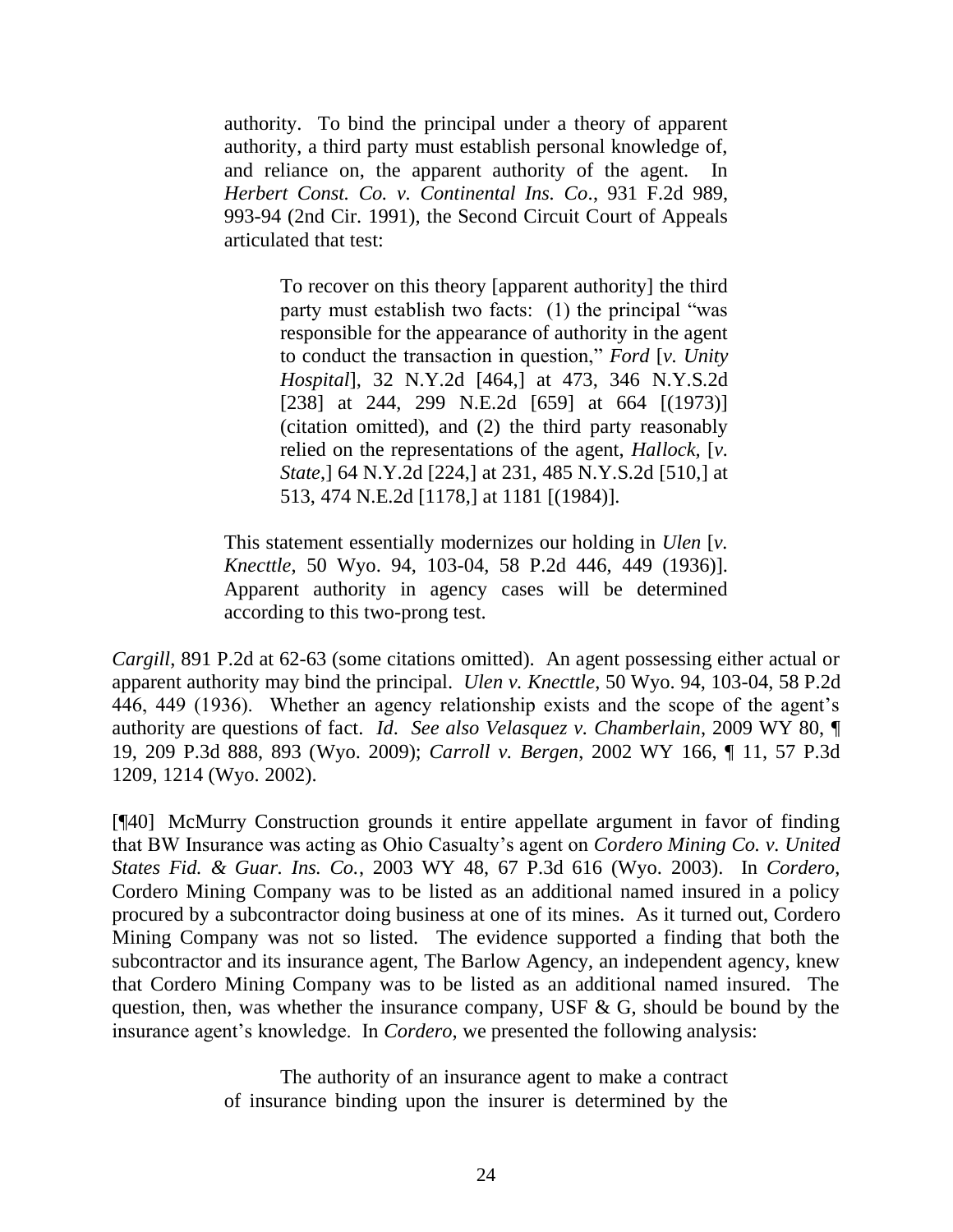law of agency. 8 Eric Mills Holmes, Holmes' Appleman on Insurance 2d, Law of Insurance Agents § 52.1 at 391 (1998). The underlying agency principle is that the insurer will be bound by the acts of its agent undertaken within the scope of that agency. *Id.* at 392. The courts lean toward a broad rather than a strict construction of an insurance agent's powers, an agent's written authority is to be broadly and fairly construed, and a narrow meaning is not to be given to it unless the language employed clearly indicates that such was the intention of the parties. *Id*. at 394. An "insurance agent" so far as the insurer is concerned, is a person with actual (including express or implied) authority to represent the insurer in dealing with third parties in matters relating to insurance. *Id.* at 395. In preparing and executing a policy, an insurance agent acts as the agent of the insurer. *Id*. at 397. Even where the person's functions consist merely of soliciting insurance, receiving applications, forwarding them, receiving in return the policy and delivering it, and collecting the premium, that person is an agent in the ordinary sense of that term. *Id*.

On the basis of similar principles, this court held in *Wyatt v. State Farm Fire and Casualty Company*, 78 Wyo. 228, 322 P.2d 137 (1958), that the knowledge of an agent is imputed to the insurer even when such knowledge is not in fact communicated to the insurer. In *Wyatt*, the insurer denied coverage after the insured's garage was destroyed by fire, claiming the policy covered the garage only if used for domestic purposes and the insured was using it for commercial purposes. The court concluded the policy did not clearly exclude coverage for commercial purposes and imputed to the insurer the agent's knowledge at the time the policy was negotiated that the garage was being used commercially. Although *Wyatt* involved a claim for estoppel against the insurer, we find the general principle enunciated there applicable to the claim presented here.

The USF & G agency agreement executed with Barlow provided in relevant part:

> 1. [USF & G] hereby grants authority to [Barlow] in the designated territory, to solicit and submit applications for insurance . . . ; to issue and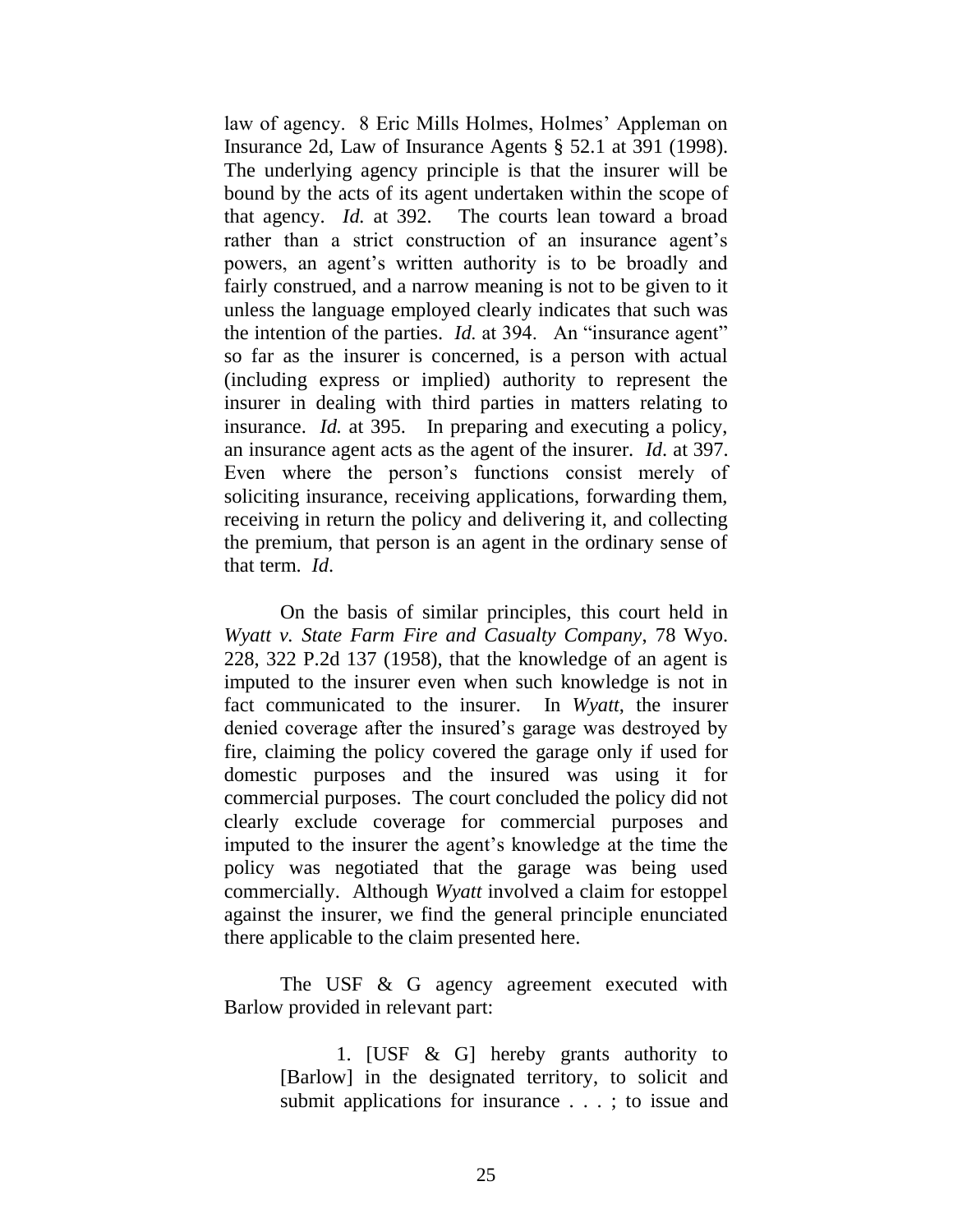deliver policies, . . . certificates, endorsements and binders which [USF  $\&$  G] may, from time to time, authorize to be issued and delivered; to collect and receipt for premiums thereon; to cancel such policies . . . at the discretion of [Barlow] where cancellation is legally possible; and to retain out of premiums collected and paid over to [USF & G] commissions at the rates set forth in the Commission Schedules.

Giving this provision a broad, fair construction, we conclude Barlow's knowledge that Cordero was to be named as an intended additional insured on L & T's policy may be imputed to USF & G.

*Cordoro,* ¶¶ 22-24, 67 P.3d at 624-25. McMurry Construction, alleging that BW Insurance's agency agreement with Ohio Casualty is substantially identical to that between USF&G and The Barlow Agency in *Cordero*, summarily concludes the outcome must be the same. We disagree.

[¶41] In essence, McMurry Construction is putting forward an argument that BW Insurance had actual authority to bind Ohio Casualty.<sup>1</sup> The problem is that McMurry Construction's argument is presented in a factual vacuum. Even assuming the general provisions of the agency agreement between BW Insurance and Ohio Casualty are similar to the general provisions quoted in the agency agreement between The Barlow Agency and USF&G in *Cordero*, this is only part of the story.

[¶42] Although BW Insurance and Ohio Casualty had a general agency agreement, the agreement was limited. Both the representative of Ohio Casualty and Ashba testified at trial that the decision on which drivers to insure belonged solely to Ohio Casualty. Further, Ohio Casualty made it very clear in the terms of the business auto policy that BW Insurance had no authority to alter the terms of the policy. There is a common policy provision stating:

> This policy contains all the agreements between you and us concerning the insurance afforded. The first Named Insured shown in the Declarations is authorized to make changes in the terms of this policy with our consent. This policy's terms

 $\overline{a}$ 

<sup>&</sup>lt;sup>1</sup> McMurry Construction cannot rely on apparent authority because it never, in fact, believed BW Insurance was serving as the agent of Ohio Casualty. Rich Fairservis, who runs McMurry Construction, testified that he believed BW Insurance to be McMurry Construction's agent, representing its best interest in all matters. He understood that BW Insurance would represent its interests over and above any insurance company's interests.